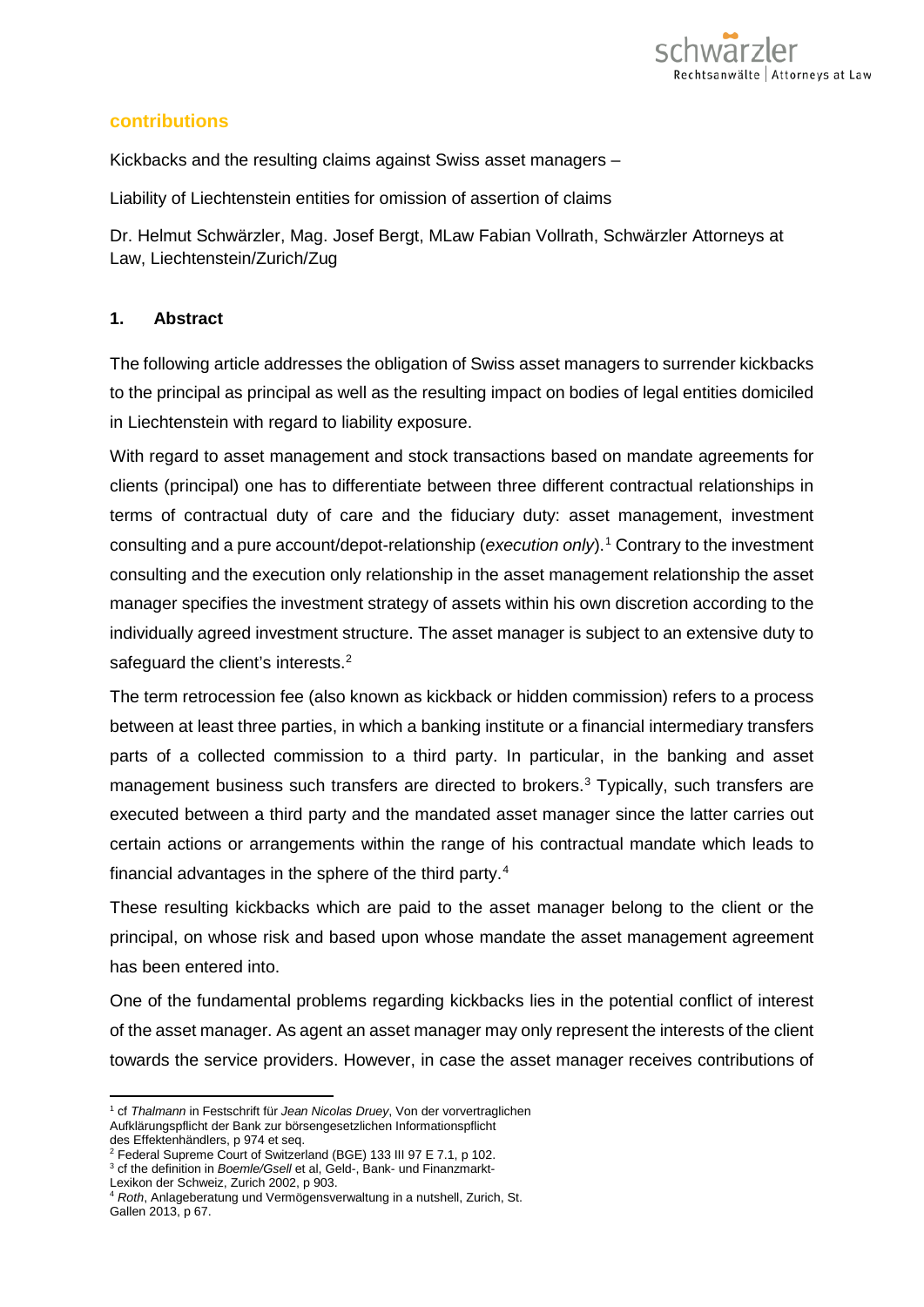these service providers, the risk remains that the interests of the client may no longer be represented properly. If in addition the asset manager withholds kickbacks and refrains from transferring them to the entitled principal, but instead keeps them for his own benefit, he can be held liable by the principal for violation of the mandate agreement (Art. 400 para. 1 of the Swiss Code of Obligations, OR).

External asset managers are very valuable business partners for banks in terms of generating income, since not only they provide administration, supervision and acquisition services but also provide distribution channels in respect of the products or services offered by the banking establishment. This is mainly related to transactions such as stock exchange and foreign exchange trades or the brokering of Lombard loans, which generate costs such as charges or other fees.

The amount of kickbacks resulting from these fees may vary considerably but on average they account for 25 to 60 % of the fee charged to the client.

For clients of asset managers the question arises, whether retrocession fees may be reclaimed and if so, for which time period and in which amount. These questions also play an important role with regard to Liechtenstein legal entities and their respective beneficial owners whereby special consideration has to be given to the reciprocal relationships of the parties involved.

# **2. Kickbacks – legal basis in Switzerland**

The Federal Supreme Court of Switzerland found in a major decision in 2006<sup>[5](#page-1-0)</sup> that kickbacks distributed to external asset managers belong to the client and therefore have to be forwarded to them.

The Swiss regulations which are governing the rights and duties related to mandates, which are mainly articles 394 et seq OR, applies to asset management agreements. [6](#page-1-1) According to Art. 400 para. 1 OR the asset manager as agent is obliged to disclose to the principal any and all information regarding his management at any time at the principal´s request. As a consequence has to forward any benefits resulting from such activities to the principal.

Subject to such accountability according to article 400 para. 1 OR is everything that is connected to the management in the name of the principal, even internal documents such as notes, drafts or other records. [7](#page-1-2)

Disclosure by the agent has to be made even when the compilation of the required files involves great expenditure. [8](#page-1-3)

 $\overline{a}$ <sup>5</sup> BGE 132 II 460 ff.

<span id="page-1-1"></span><span id="page-1-0"></span><sup>6</sup> BGE 124 III 155 E 2b p 161; 115 II 62 E 1.

<span id="page-1-2"></span><sup>7</sup> BGE 139 III 49 E 4.1.3, p 54; cp the list of *Zellweger*-*Gutknecht* in, Anlegerschutz im Finanzmarktrecht, Zur Annahme und Herausgabe von Retrozessionen und anderen Drittvergütungen, in: *Sethe/Hens/von der Crone/Weber* (Hrsg) Zurich 2013, p 226.

<span id="page-1-3"></span><sup>8</sup> Ibidem E 4.4.2, p 58 et seq.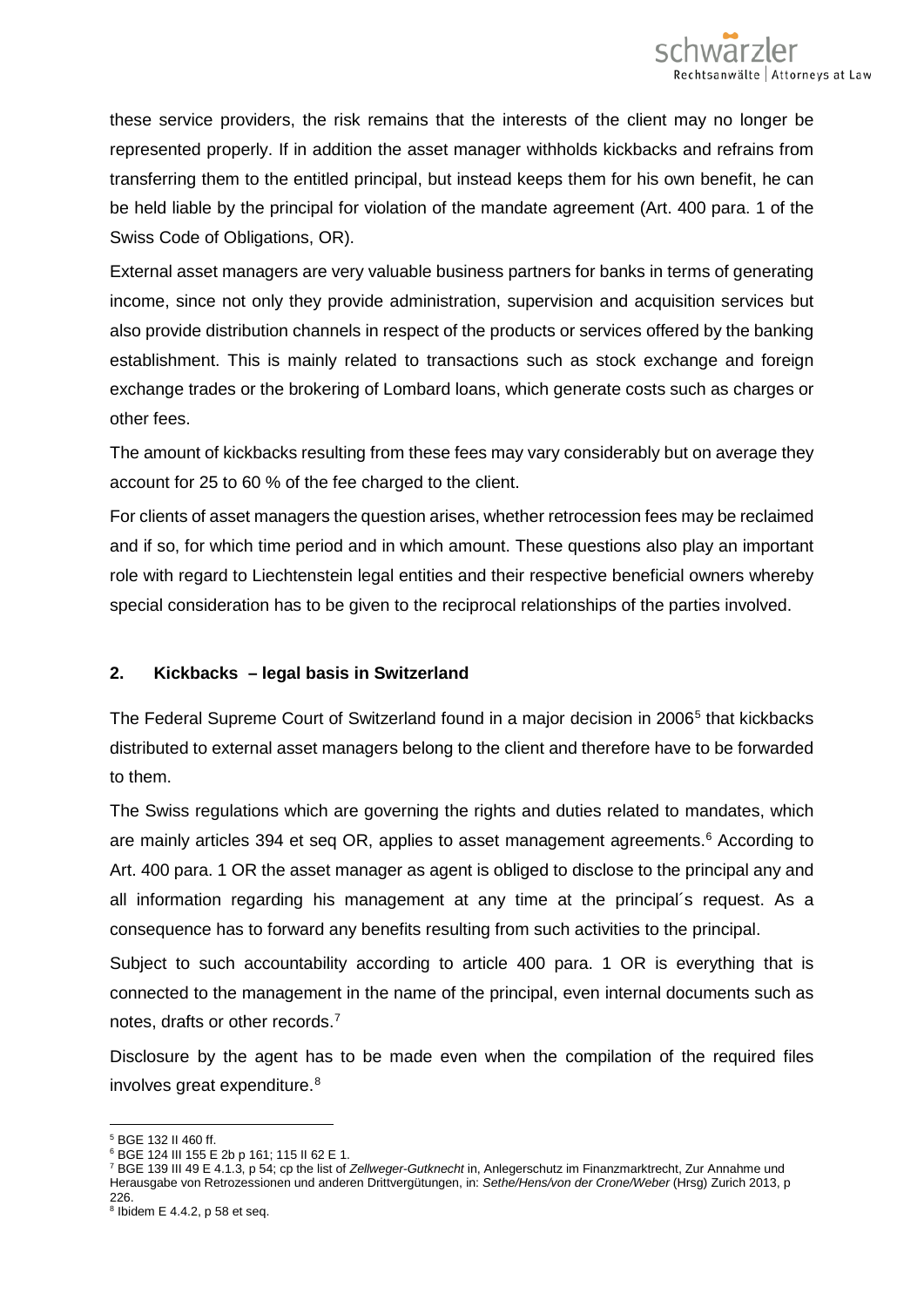Thus the disclosure embodies an instrument, enabling the principal to exercise a certain control over the activities of the asset manager as agent.<sup>[9](#page-2-0)</sup>

By now it is beyond dispute that the principal may request report to be given regarding the received kickbacks and the asset manager has to comply based on a mandatary's disclosure obligation. [10](#page-2-1) The mere report of a lump sum, which makes it impossible to determine the composition of the kickbacks, is not transparent and consequently cannot be sufficient in terms of compliance of accountability pursuant to Art. 400 para. 1  $OR<sup>11</sup>$  $OR<sup>11</sup>$  $OR<sup>11</sup>$  – regarding a similar matter in another case the Federal Supreme Court of Switzerland ruled as follows: *the extent of the accountability in management is limited to matters regarding the mandate agreement whereby the mandatary has to completely and truthfully inform the principal and present to him all documents that relate to the business dealings performed to his benefit. [12](#page-2-3)*

Furthermore, in this context it is important to note that the obligation of accountability exists irrespective of the fact whether or not kickbacks have to be surrendered. [13](#page-2-4) Even if asset managers argue that kickbacks – for whichever reasons – shall not be surrendered to the principaly, they must nonetheless make report on the receipt of kickbacks.

The duty to surrender not only applies to the assets entrusted to investments regarding the asset management agreement but further applies to direct or indirect contributions, which have been received by the agent from a third party in the course of executing of the asset management agreement.

Apart from a mandatary's fees the mandatary shall neither bear profit nor loss from the mandate agreement. Consequently, all assets received by the agent from the principal or third parties, which can be linked to the mandate agreement, must be forwarded to the principal. The asset manager may only keep contributions which he received by a third party during the execution of the mandate agreement if such contributions cannot be linked to the agreement.<sup>[14](#page-2-5)</sup>

Indirect contributions, which have to be surrendered, also include *exempli gratia*, bribes, discounts, commissions et al.<sup>[15](#page-2-6)</sup> It is thus beyond irrelevance whether or not the contributions shall only be to the benefit of the agent according to the will of a third party, since the duty to surrender concerns remuneration of all kinds.<sup>[16](#page-2-7)</sup> Along with kickbacks, finder's fees<sup>[17](#page-2-8)</sup> have to be surrendered as well, since the mandatary has set certain management acts based on the

<sup>12</sup> BGE 139 III 49, E 4.1.3., p 54.

 $\overline{a}$ <sup>9</sup> BG 4A 144/2012 of 11.09.2012 E 3.2.2.

<span id="page-2-1"></span><span id="page-2-0"></span><sup>10</sup> BGE 132 II 460 E 4.6, p 469; cp *Roth*, Das Dreiecksverhältnis Kunde – Bank – Vermögensverwalter, Zurich/St.Gallen 2013, recital 209; *Zellweger*-*Gutknecht*, ibid, p 227.

<span id="page-2-2"></span><sup>11</sup> cp decision of the commercial court of Zurich dated 26.06.2007 ZR 107/208, p 129, 132: "[…] the principal [must] be wholly and truthfully informed about the arising kickbacks[…]" *Fellmann*, Berner Kommentar, recitals 20, 27, 35 and 58.

<span id="page-2-4"></span><span id="page-2-3"></span><sup>13</sup> BGE 139 III 49, E 4.1.3., p 55 et seq.

<span id="page-2-5"></span><sup>14</sup> *Fellmann*, Berner Kommentar, recitals 115, 117 and 127 re Art. 400 of the Swiss Code of Obligations (OR); *Weber*, Basler Kommentar, recital 12 re Art. 400 OR.<br><sup>15</sup> Fellmann, ibid, recital 128 and 132 re Art. 400 OR; Weber, ibid, recital 14 re Art. 400 OR.

<span id="page-2-6"></span>

<span id="page-2-7"></span><sup>&</sup>lt;sup>16</sup> Fellmann, ibid, recital 131 reAart. 400 OR; Federal Supreme Court of Switzerland, 4C.125/2002 dated 27.09.22, E. 3.1.

<span id="page-2-8"></span><sup>&</sup>lt;sup>17</sup> Finder's fees are one-time commissions resulting from successful client acquisition.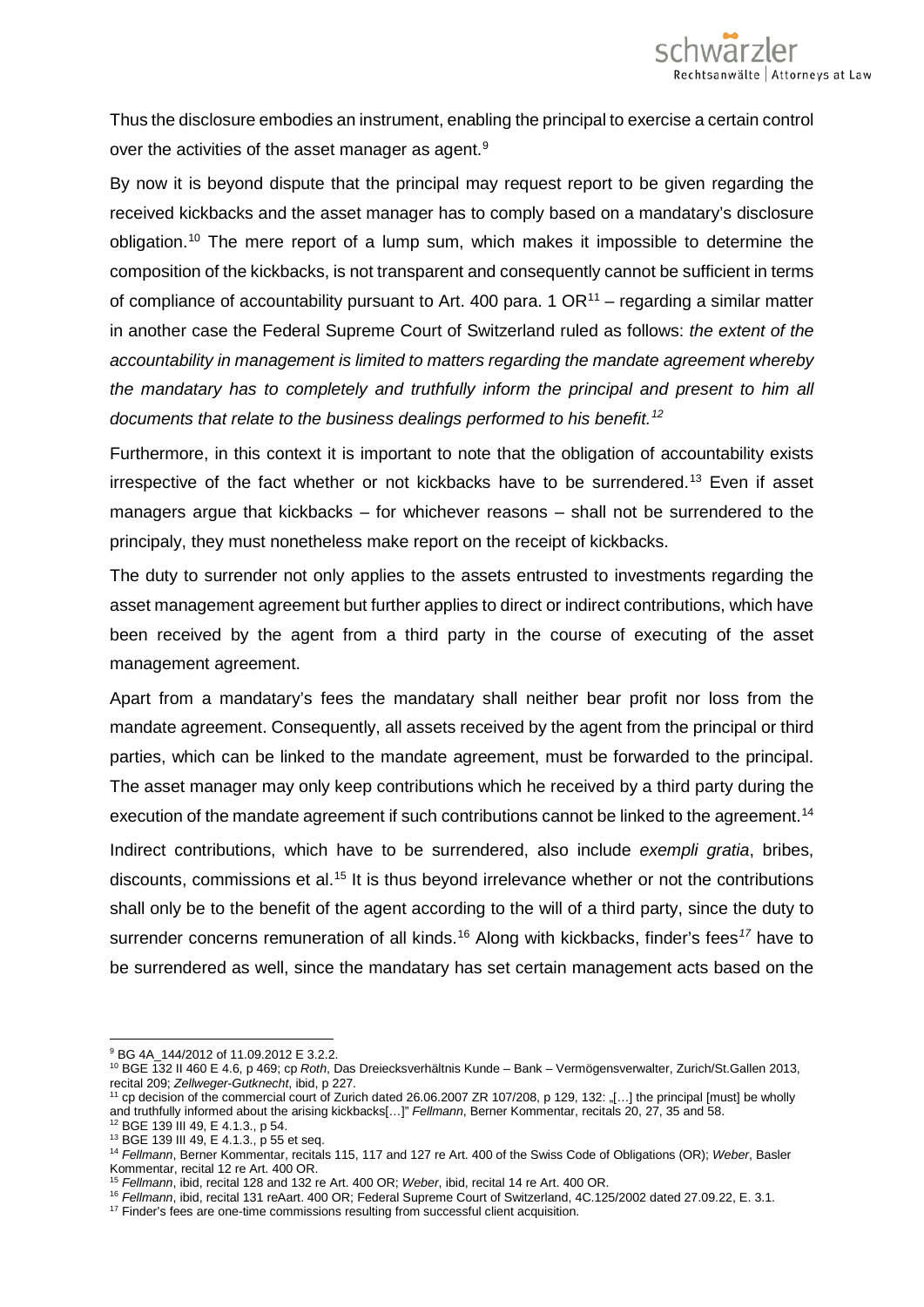

mandate agreement in the name and in the interest of the principal. Consequently, finder fees are also subject to the handover obligation pursuant to Art. 400 OR.<sup>[18](#page-3-0)</sup>

#### **3. Waiver of claims regarding kickbacks**

A general waiver regarding the surrender of kickbacks is problematic because of the potential conflict of interest resulting therefrom, which Art. 400 para. 1 OR aims to prevent. A waiver in such an agreement regarding the surrender of kickbacks, would have to ensure that the principal has been sufficiently informed about potential kickbacks. As long as the principal is aware of the calculation basis as well as the full extent of kickbacks and agrees in full knowledge of the inherent interest of conflict relating to this type of asset management model, the prerequisites of the altruistic nature of the mandate agreement are met.<sup>[19](#page-3-1)</sup>

Without the awareness of potential kickbacks it is not possible for the principal to identify the cost structure or possible conflicts of interest of the asset manager. Therefore, the principal has to be informed, if and to what extent the management acts are influenced by agreements with third parties.<sup>20</sup>

A waiver regarding these substantial information, which is granted in advance, is not legally valid, since such a waiver would in turn be the same as an absolute waiver of the handover obligation - depending on no conditions whatsoever.<sup>[21](#page-3-3)</sup>

Consequently, a waiver of kickbacks may only enter into effect if the principal is fully aware of all parameters, which are required to quantify the kickbacks and simultaneously allow a comparison with the assets manager's compensation. In case of a waiver granted in advance an accurate quantification regarding the frequency and the amount of the transactions resp. the resulting kickbacks thereof is not possible as the managed assets continuously change. $^{22}$  $^{22}$  $^{22}$ However, the client must at least be able to determine the scale of the kickbacks which will incur - these must be specifiable in a percent value corresponding to the managed assets. As a consequence it would be possible for the principal to reliably estimate the overall costs of the asset management and assess potential conflicts of interest between the asset manager and third party service providers.<sup>[23](#page-3-5)</sup>

<span id="page-3-0"></span><sup>18</sup> Jörg*/Alter*, Herausgabe- und Rechenschaftspflicht des unabhängigen Vermögensverwalters, Der Schweizer Treuhänder, 2004, p 297 et seq; *Watter*, Über die Pflicht der Bank bei externer Vermögensverwaltung, AJP 1998 p 1177 recital 87; *Hess*, Zur Stellung des externen Vermögensverwalters im Finanzmarktrecht, AJP 1999, p 1432.

<span id="page-3-1"></span><sup>19</sup> BGE 137 III 393, E 2.4, p 398.

<span id="page-3-2"></span><sup>20</sup> *Nänni/Von der Crone*, Rückvergütungen im Recht der unabhängigen Vermögensverwaltung, SZW 2006, p 383.

<sup>21</sup> BGE 137 III 393, E 2.4, p 399, cp *Roth*, Das Dreiecksverhältnis Kunde – Bank – Vermögensverwalter, 2007, recital 182.

<span id="page-3-4"></span><span id="page-3-3"></span><sup>22</sup> *Abegglen*, Der Verzicht auf Ablieferung von Retrozessionen – Einordnung und Anforderungen, recht 25/2007 p 195; *Emmenegger* in Anlagerecht, Anlagekosten: Retrozessionen im Lichte der bundesgerichtlichen Rechtsprechung, Emmenegger

<span id="page-3-5"></span><sup>(</sup>editor), 2007, p 84. <sup>23</sup> *Hsu/Stupp*, Retrozessionen sind grundsätzlich dem Kunden abzuliefern, Gesellschafts- und Kapitalmarktrecht (GesKR) 2006, p 206; *Schmid*, Retrozessionen an externe Vermögensverwalter, 2009, p 189.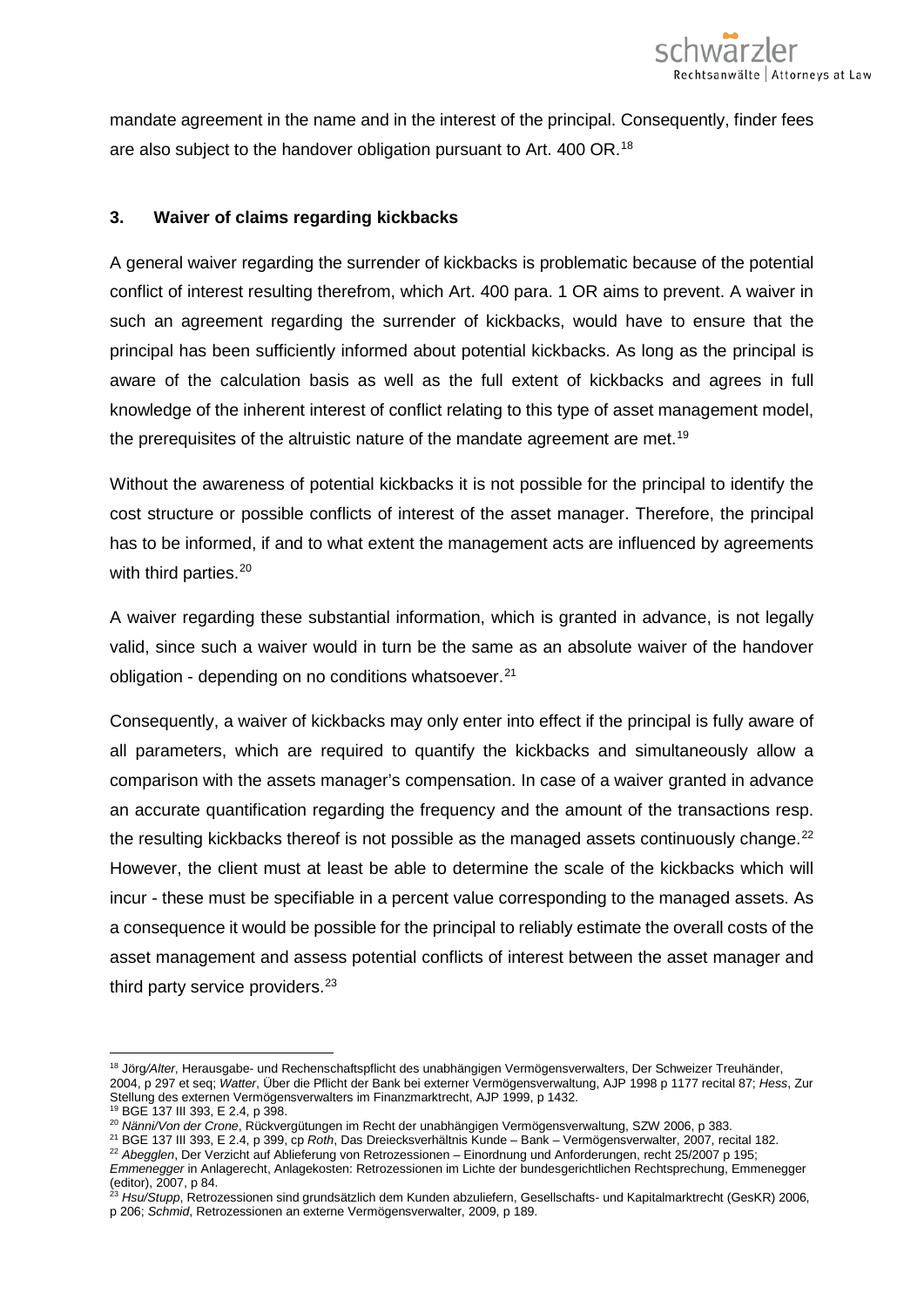It has to be determined on a case-by-base basis if the prerequisites for an effective waiver of kickbacks have been met – it also has to be taken into account whether or not the principal is well versed in this kind of business.<sup>[24](#page-4-0)</sup>

An inexperienced resp. uninformed client has to be informed comprehensively and comprehensibly especially with respect to the possible conflict of interests. Whereas with more business-savvy clients with experience in such financial matters it is sufficient to inform them of the heads of terms of the agreements with third parties regarding kickbacks, including but not limited to the expected kickbacks and anticipated volume of transactions.<sup>[25](#page-4-1)</sup>

This information, is not subject to any formal requirements. In proceedings, the burden of proof lies with the agent when it comes to the matter whether he has complied with his information obligation or reporting requirements and consequently, whether or not the waiver has been agreed upon in a legally binding way pursuant to Art. 8 of the Swiss Civil Code (ZGB). General notes, which only indicates that the asset manager could possibly receive kickbacks, are not sufficient to comply with the mandatary's duty to provide full information to the principal – such general information is not adequate in illustrating the consequences of a waiver (compare section  $3.1$ ).  $26$ 

A client's absence of response may not indicate a (implied) waiver regarding retrocession fees. $27$ 

At this point a waiver granted by a body of a legal entity has to be further examined, since it is in the interest of legal entities to enforce recoverable claims as described in detail under section 5.1. Unless such waiver can be justified in accordance with the Business Judgement Rule (confer section 5.2), this may generally lead to liability of the executive body as such a waiver hardly represents the interests of a legal entity.

# 3.1 General Terms and Conditions in Switzerland

For general terms and conditions (T&Cs) to enter into legal force in Switzerland the following prerequisites must be met: Firstly, the T&Cs have to be announced and/or published in a way which enables any potential contracting party to become aware of the T&Cs, secondly, they must be brought to the attention of the client before the actual conclusion of a contract, lastly, the client must consent to the validity of the T&Cs. The T&Cs come into force if the first two prerequisites apply, since the consent of the client regarding the T&Cs is implicitly assumed in

 $\overline{a}$ <sup>24</sup> *Von Büren/Walter*, Die wirtschaftliche Rechtsprechung des Bundesgerichts im Jahr 2006, ZBJV 143/2007, p 449 et seq.

<span id="page-4-0"></span><sup>25</sup> cp *Von Büren/Walter*, ibid, p 499 et seq.

<span id="page-4-3"></span><span id="page-4-2"></span><span id="page-4-1"></span><sup>26</sup> *Emmenegger* in Anlagerecht, Anlagekosten: Retrozessionen im Lichte der bundesgerichtlichen Rechtsprechung, 2007, p 83. <sup>27</sup> BGE 132 III 460 E 4.5, p 469.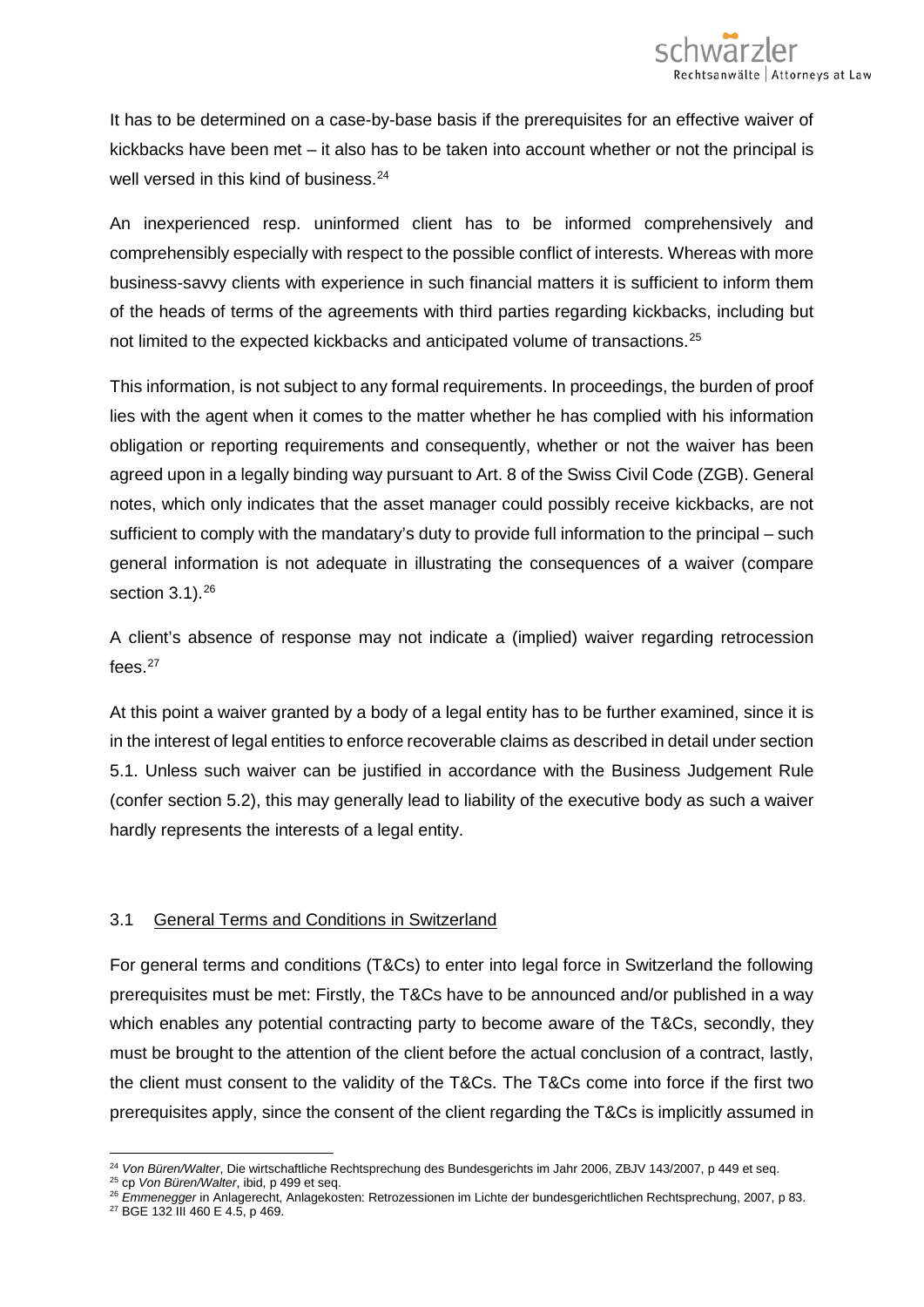such case. The party which would benefit of the terms and conditions – in this case the drafter of the T&Cs - has the burden of proof regarding the validity of the same.

The validity and consequently the applicability of the T&Cs is based on the general principle of trust, according to which all circumstances connected to the conclusion of the contract have to be taken into account. Subsequently, within the scope of the so-called "*Geltungskontrolle*" ("control of validity") it has to be examined whether any clause is unusual in terms of the socalled "rule of the unusual" ("*Ungewöhnlichkeitsregel*"). This is the case if and only if a global adoption of the T&Cs occurred. A global adoption of T&Cs refers to approval of the same without having read or understood them and their consequences.<sup>[28](#page-5-0)</sup> It has to be assessed on a case-by-case basis whether a global adoption of T&Cs has taken place.

According to the doctrine and jurisprudence the T&Cs will not come into effect at all in case of a global adoption and if they are unusual in terms of the aforementioned principle of trust since they would not reflect the parties' mutual consensus. Unusual in this sense are surprising clauses which may not be anticipated by a contracting party  $-$  the client  $-$  with regard to a specific type of agreement.<sup>[29](#page-5-1)</sup> According to the Federal Supreme Court of Switzerland the criteria mentioned hereafter must be fulfilled in order to deem a clause unusual: The clause to be assessed must be unusual in subjective and objective terms, in other words it has to be surprising (subjective element) and unrelated to common business practice (objective element).<sup>[30](#page-5-2)</sup>

If clauses about kickbacks are unusual from a subjective point of view they must be assessed on a case-by-case basis, since it depends on individual experiences of each client. A clause is more likely to be assumed unusual for a layperson rather than experts or institutional investors.

An objective unusual nature may be seen in the waiver of Art. 400 para. 1 OR in favour of banking institutions, which is intrinsic to the legal nature of mandate agreements and therefore posing an uncommon business practice.

Furthermore, unconscionable or unethical T&Cs are unfair in terms of Art. 8 of the Unfair Competition Act (UWG). Unfairness is assumed if the provisions of the T&Cs result in a significant and unwarranted imbalance between the contractual rights and obligations of the involved parties. Such clauses are deemed invalid. Irrespective of this, according to the decision BGE 137 III 393 dated August 29, 2011, the requirements for a binding waiver are rather strict. These requirements have to be taken into account, additionally, to the other

<span id="page-5-0"></span> $^{28}$  Decision of the Federal Supreme Court of Switzerland BGer 4C.282/2003, E 3.1.

<span id="page-5-1"></span><sup>29</sup> *Gauch/Schluep/Schmid/Rey*, Schweizerisches Obligationenrecht, 8. Auflage, Zürich/Basel/Genf 2003, recital 1141 et seq.

<span id="page-5-2"></span><sup>30</sup> BGE 109 II 213, 216 et seq, E 2a; BGE 109 II 452, 456 et seq; BGer decision 5P.115/2005, E 1.1.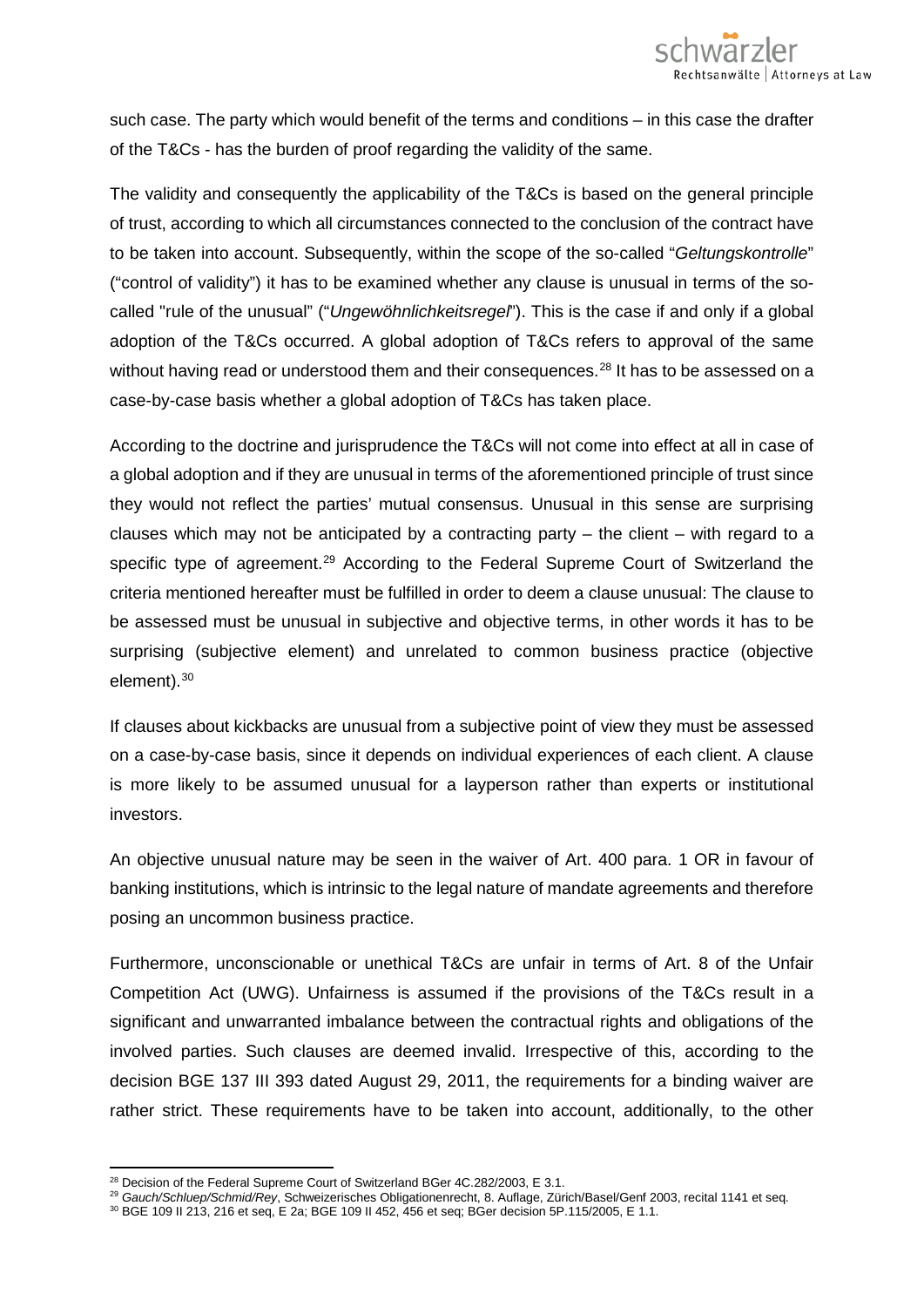

regulations regarding T&Cs, like the previously mentioned control of validity and control of content.

Hereafter you may find an overview of the requirements of a waiver:

- The principal has to be correctly, completely and truthfully informed about the expectable kickbacks and the asset manager has to disclose the heads of terms of existing agreements. Future potential retrocession fees may be specified within a percent value of the managed assets. This enables the principal to wholly grasp the cost structure of the asset management agreement. On this basis it is possible for him to understand the spectrum of commissions – kickbacks, in particular – which the asset manager receives next to his mandatary's fees.
- The principal must be aware of the inherent conflict of interest of the asset manager in connection with kickbacks. The risk remains, that investments are not made based on the highest prospective yield but rather based on transactions that yield the most kickbacks.
- With knowledge of aforementioned aspects, the principal may agree to a waiver regarding prospective kickbacks.

The asset manager has the duty to inform the principal (without prior request from the latter) about received kickbacks. The asset manager has to prove that he informed the principal adequately.

Therefore *Emenegger*[31](#page-6-0) already correctly advocated in 2007 that: *«A legally binding and valid waiver of the handover obligation is only possible if the waiver is made in a separate declaration. However, this means that the waiver is no longer part of the T&Cs. In conclusion, a valid waiver regarding the obligation to surrender cannot be agreed upon in the T&Cs.»*

# **4. Prescription of claims based on kickbacks according to Swiss Law**

In connection with the question of prescription, the contractual prescription period must be considered with regard to the asset manager.

In certain constellations, however, the question of prescription may be twofold. On the one hand, as mentioned above, the limitation of claims regarding retrocession fees against the asset manager has to be assessed according to the law of Switzerland because of the fact that the place of business of the asset manager is generally in Switzerland. On the other hand, a liability of a body of a legal entity exists, which is assessed - within the framework of the present paper - according to the law of Liechtenstein (for further details see section 6. et seq).

<span id="page-6-0"></span> $\overline{a}$ <sup>31</sup> *Emmenegger* in Anlagerecht, Anlagekosten: Retrozessionen im Lichte der bundesgerichtlichen Rechtsprechung, 2007, p 86.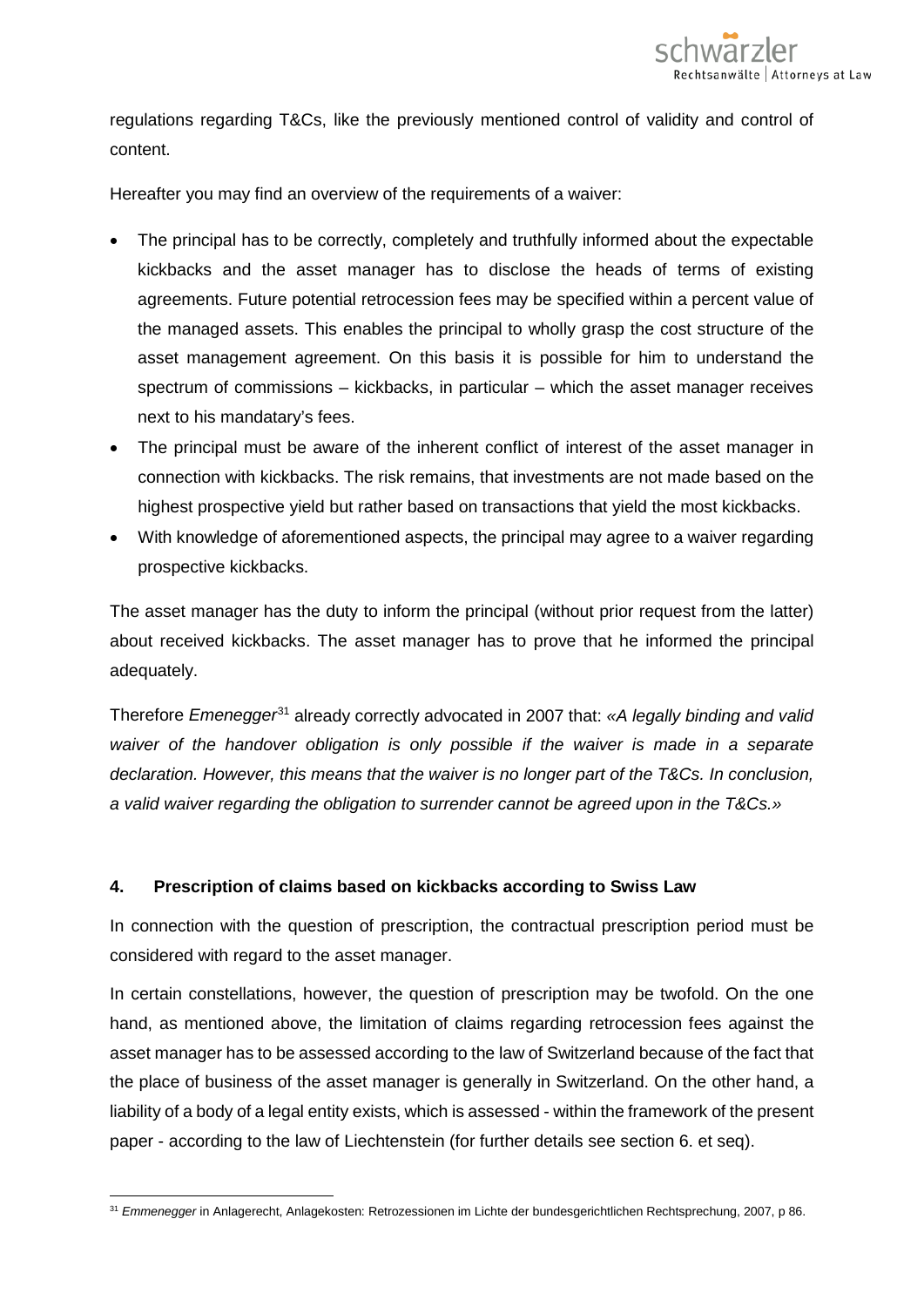

#### 4.1 Period of prescription

In legal literature, a minority of authors $32$  argues that kickbacks incur periodically in terms of Art. 128 para. 1 OR and are therefore subject to a five-year prescription period. According to this opinion kickbacks are paid in regular intervals by the provider of the investment product to the asset manager. The Federal Supreme Court of Switzerland considered this compensation to be part of the management fee, which is charged »periodically, usually annually« by the providers of the investment product. Consequently, kickbacks paid by the banks are periodic in terms of Art. 128 para. 1 OR. Since repayment- and compensation claims would generally be subject to the same prescription period as the underlying main claim, the issuance of kickbacks is – as main claim between the provider and the banking institution - a periodic activity – pursuant to this the five-year prescription period would also be applicable to the privity of contract between the bank and their client according to Art. 128 para. 1 OR.<sup>[33](#page-7-1)</sup>

In contrast to this, the prevailing parts of academia as well as the prevalent jurisprudence postulate the applicability of the regular ten-year prescription period pursuant to Art. 127 OR.<sup>[34](#page-7-2)</sup> This is in particular due to the fact that the legal basis for the surrender of kickbacks (Art. 400 para. 1 OR) is simply not designated as a periodic obligation to perform. The mandatary is not obliged to surrender yields periodically to the principal. The nature and extent of the surrender claim depends at which point in time the principal requests the agent to surrender the accrued revenues; ie it depends on whether or not the principal demands the yields during the mandate agreement or after the termination thereof.<sup>[35](#page-7-3)</sup> Furthermore, the surrender claims is linked to an ancillary duty for which the same prescription period applies as for the main duty (cf Art. 133 OR). The main obligation is *in casu* the proper asset management, for which the ten-year prescription period applies in accordance with Art. 127 OR.<sup>[36](#page-7-4)</sup>

It should be noted that the question of the prescription period for retrocession fees to be refunded has not yet been finally decided by the Federal Supreme Court of Switzerland and is therefore handled differently in each Canton. For example, a decision of the Court of Appeal of Bern has been rendered, which declares the prescription period of five years to be

<span id="page-7-0"></span><sup>32</sup> *Beat/Vito*, Wann verjähren Bestandespflegekommissionen? in: Jusletter dated November 19, 2012, recital 9 et seq.; *Nobel* – Das Bundesgericht zu den Bestandespflegekommissionen, in: Jusletter dated November 19, 2012, recital 14; *Romerio/Bazzani*, Verjährung des Anspruchs auf Herausgabe von Bestandespflegekommissionen, in: GesKR 2013, p 49 et seq.

<sup>33</sup> *Romerio/Bazzani*, ibid, p 53.

<span id="page-7-2"></span><span id="page-7-1"></span><sup>34</sup> *Emmenegger* in Anlagerecht, Anlagekosten: Retrozessionen im Lichte der bundesgerichtlichen Rechtsprechung, Basel 2007, p 87 seq.; *Neuman/Von der Crone*, Herausgabepflicht für Bestandespflegekommissionen im Auftragsrecht, in SZW 2013, p 110; *Roth*, Anlageberatung und Vermögensverwaltung in a nutshell, Zürich/St. Gallen 2013, p 68; *Schaller*, Retrozessionen, Nochmals zur Verjährungsfrage, in Jusletter dated December 3, 2012, recital 3 et seq.; *Weber*, in Basler Kommentar zum Obligationenrecht I, *Honsell/Vogt/Wiegend* (Hrsg), Basel 2011, Art. 400 recital 24; *Zellweger* in Anlegerschutz im Finanzmarktrecht, Zur Annahme und Herausgabe von Retrozessionen und anderen Drittvergütungen, *Sethe/Hens/Von der Crone/Weber* (Hrsg), Zürich 2013, p 213 et seq.

<span id="page-7-3"></span><sup>35</sup> *Schaller*, ibid, recital 5 et seq.; cf *Roth*, ibid., p 68.

<span id="page-7-4"></span><sup>36</sup> *Schaller*, ibid., recital 7.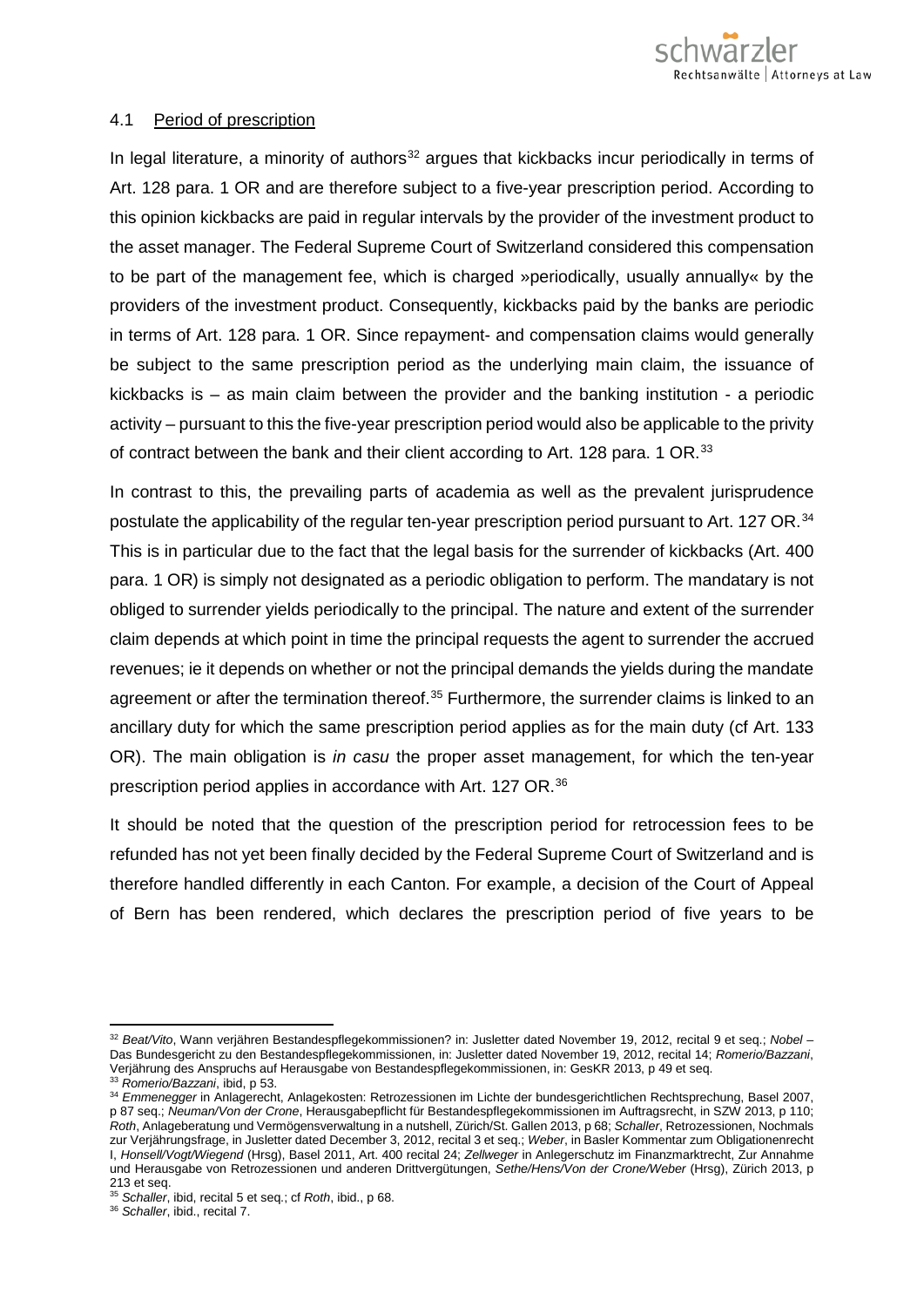applicable. The court states in its ruling that retrocession fees are to be qualified as periodic and as such will be subject to the five-year prescription period.<sup>[37](#page-8-0)</sup>

Contrary to this, the Court of Appeal of Zurich applied the ten-year prescription period in one of its rulings, according to which the sum of all kickbacks which have incurred can be claimed together with the main claim within a period of ten years from the date of termination of the contract.<sup>[38](#page-8-1)</sup> In addition, the duty to surrender returns is indirectly limited by the banking establishment's retention of information and documents requirement, which is ten years.<sup>39</sup>

### 4.2 Commencement of the limitation period

In principle, the limitation period starts upon maturity of the claim (Art. 130 OR). This means upon arising of the claim (art. 75 OR). Relating to kickbacks it is argued by some of the authors of the legal literature that the maturity occurs at that point in time, at which the bank *(note: as*  asset manager) received the kickbacks.<sup>[40](#page-8-3)</sup> This is especially the case since one has to consider that the claim to surrender the kickbacks has to be seen independently from the claim to return the managed assets.[41](#page-8-4) Furthermore, this view is based on a decision of the Federal Supreme Court of Switzerland (*Bundesgericht*), which stated that the asset manager has to hand over all assets, which he does not need for the fulfilment of the contract, immediately after acquisition, unless it has been agreed otherwise.<sup>[42](#page-8-5)</sup>

On the other hand, other authors argue that an artificial separation between kickbacks and other asset inflows of third parties does not seem to be appropriate. Kickbacks, similarly to dividend payments, repayments of receivables or sales revenues, should rather be attributed to the original assets, since the purpose of asset management is not to simply hold the net assets but to increase the total return by means of reinvestments.<sup>[43](#page-8-6)</sup> This total amount would have to be issued as such upon termination of the mandate contract.<sup>[44](#page-8-7)</sup> It would arise therefrom that kickbacks become due only by termination of the contract and that the limitation period commences only at this point in time. The Court of Appeal of the Canton of Zurich decided in correspondence with the latter line of thought.[45](#page-8-8)

<span id="page-8-0"></span> $37$  Decision of the first criminal division of the Court of Appeal of Bern, SK 2012, 218 dated July 4, 2013.

<span id="page-8-1"></span><sup>&</sup>lt;sup>38</sup> Decision of the Court of Appeal of Zurich LB090076 dated January 13, 2012, E 3.D 2.1.

<span id="page-8-2"></span><sup>39</sup> Art. 962 OR; cp *Emmenegger*, Anlagekosten: Retrozessionen im Lichte der bundesgerichtlichen Rechtsprechung, 2007, p 88 et seq.

<span id="page-8-3"></span><sup>40</sup> *Beat/Vito*, ibid, recital 21 et seq; *Neuman/Von der Crone*, ibid, p 111 *Romerio/ Bazzani*, ibid, p 55 et seq.

<span id="page-8-4"></span><sup>41</sup> *Romerio/Bazzani*, ibid, p 56.

<sup>42</sup> Decision of BGer 4C.125/2002 dated 27.09.2002 E 3.1.

<span id="page-8-8"></span>

<span id="page-8-7"></span><span id="page-8-6"></span><span id="page-8-5"></span><sup>43</sup> *Emmenegger*, ibid, p 89 et seq; *Schaller*, ibid, recital10<br><sup>44</sup> BGE 91 II 442 E 5b, p 451 et seq<br><sup>45</sup> Decision of the Court of Appeal Zurich LB090076 dated 13.1.2012, E 3.D 2.1.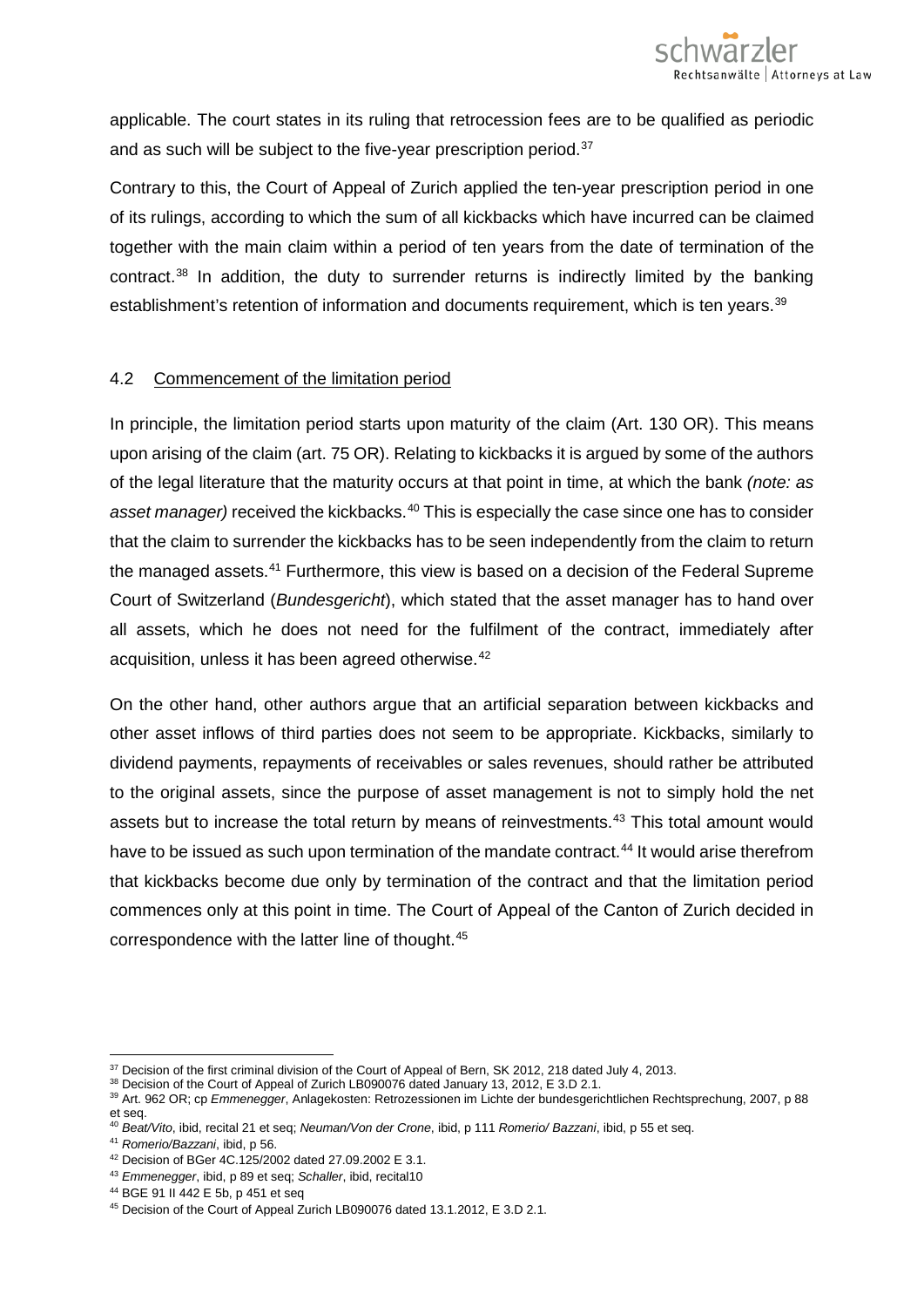

However, only a decision of the Supreme Court will provide final certainty on this issue with regard to kickbacks.

#### **5. Liability of bodies of Liechtenstein legal entities**

Of course, the above described relationship between clients, Swiss asset managers and banks resp. financial intermediaries applies also for Liechtenstein clients, although a special constellation arises in relationship to Liechtenstein. After all, the management of the clients' assets is often conducted by Liechtenstein legal entities. Consequently, the bodies of these entities may be responsible for reclaiming the kickbacks and an omission to do so may result in them becoming liable. In particular for Liechtenstein financial intermediaries, especially Fiduciaries, a major part of their success in business has been closely linked to the cooperation with Swiss banks. One can assume that the two major Swiss banks UBS and Crédit Suisse established several thousand structures in recent decades - primarily foundations for their bank clients - via Liechtenstein trust companies. It goes without saying that the reason behind this mandate by Swiss banks was the fact that the assets transferred to the Liechtenstein structures were subsequently managed by the same banks.

It therefore is necessary to further examine whether the bodies were and are obliged to reclaim the withheld kickbacks from asset managers pursuant to corporate due diligence obligations in favour of the administered entities and whether liability claims may arise, in case they failed to assert these claims contrary to their duty.

#### 5.1 Responsible bodies of Liechtenstein legal entities

The body authorized to manage and administer the entity is the executive board. The board has the duty and right of management and representation of the entity.

The responsibility of bodies is regulated by the articles 218 et seq. of the Liechtenstein Person and Company Law (PGR) and the liability of persons responsible according to Art. 218 et seq PGR is covered by the regulations regarding the contractual liability according to Art. 226 PGR.

To be able to go into detail regarding the civil liability, it is necessary to explain the rights and obligations of the administrative bodies.

Art. 182 PGR regulates the rights and obligations of the management, which has all the rights and obligations that have not been transferred to another body. In the course of the amendment of the foundation law of April 01, 2009, the *business judgement rule* (BJF), which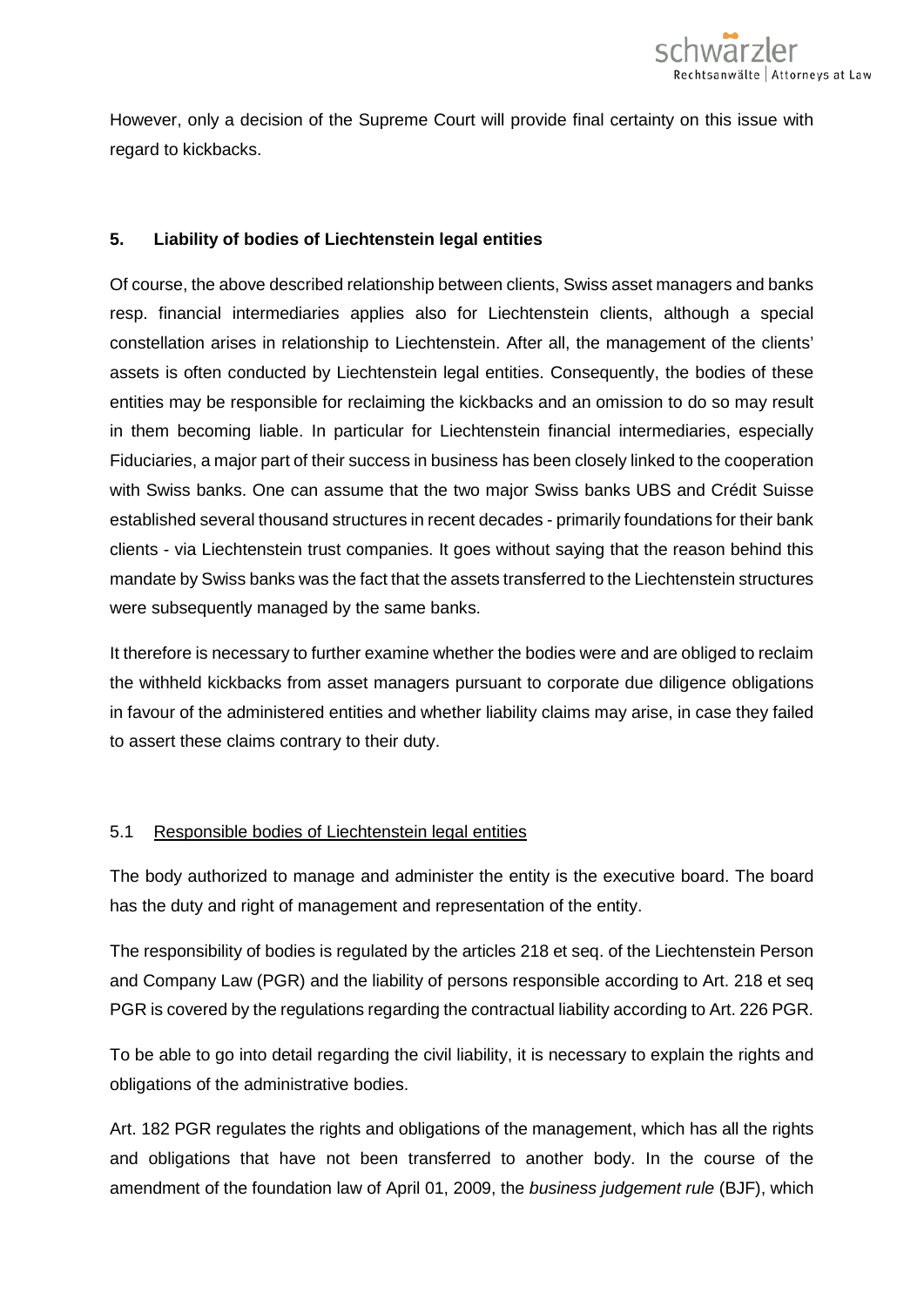by then had already been accepted by the jurisprudence for years, was codified in Art. 182 para. 2 PGR. Pursuant to the BJR, bodies have to take appropriate and diligent business decisions otherwise becoming liable for failures to act accordingly.

Consequently, corporate executives may be held liable for any breach of the principles of diligent administration and representation. In order to comply with the BJR, members of the board must not breach any one of the triads of their fiduciary duty – good faith, loyalty or due care. This means they must not pursue interests that go against the legal entity which they are representing and must act in the best interest of the entity based on reasonable and appropriate information.

In the course of these due diligence obligations, the bodies have to safeguard the interests of the entity. This also includes the verification and if needed the assertion of any existing claim. If such claims, contrary to the given duty, are not asserted the bodies may be held responsible for causing damage by said breach of duty by omission.

In other words, this means that the executive board has to assert the claims resulting from kickbacks against the mandated asset managers, since it is in the interest of the entity to assert existing claims. The same applies for structures according to trust law.

# 5.2 Safe Harbour pursuant to the Business Judgement Rule

This liability has to be further examined under the context of the Business Judgement Rule (BJR) as stipulated in Art. 182 para. 2 PGR. The BJR originates from the American corporate law and its purpose is to create an exemption from liability (so-called *safe harbour*) for bodies, who act in good faith, act in the best interests of the legal entity, act on an informed basis, are not wasteful and do not involve self-interest (duty of loyalty). In other words, decisions must be plausibly justified, well prepared, in good faith, from an ex ante point of view reasonable, sound and rational as well as responsible and in the best interest of the legal entity.<sup>[46](#page-10-0)</sup>

Accordingly, the board would have been obliged to conduct detailed clarifications after the judgement of the Federal Supreme Court of Switzerland in BGE 132 III 460 on the obligation to surrender kickbacks, which has already been delivered in spring of 2006, (naturally, taking into consideration an appropriate course in time to take note of the ruling). Such clarifications would at least have been necessary regarding the respective contractual partners, which were commissioned with the asset management, as well as the amount of the kickbacks. These procedures would have enabled the concerned bodies to evaluate whether legal proceedings

<span id="page-10-0"></span> $\overline{a}$ <sup>46</sup> *Jakob*, die liechtensteinische Stiftung, Vaduz, 2009, recital 343 et seq.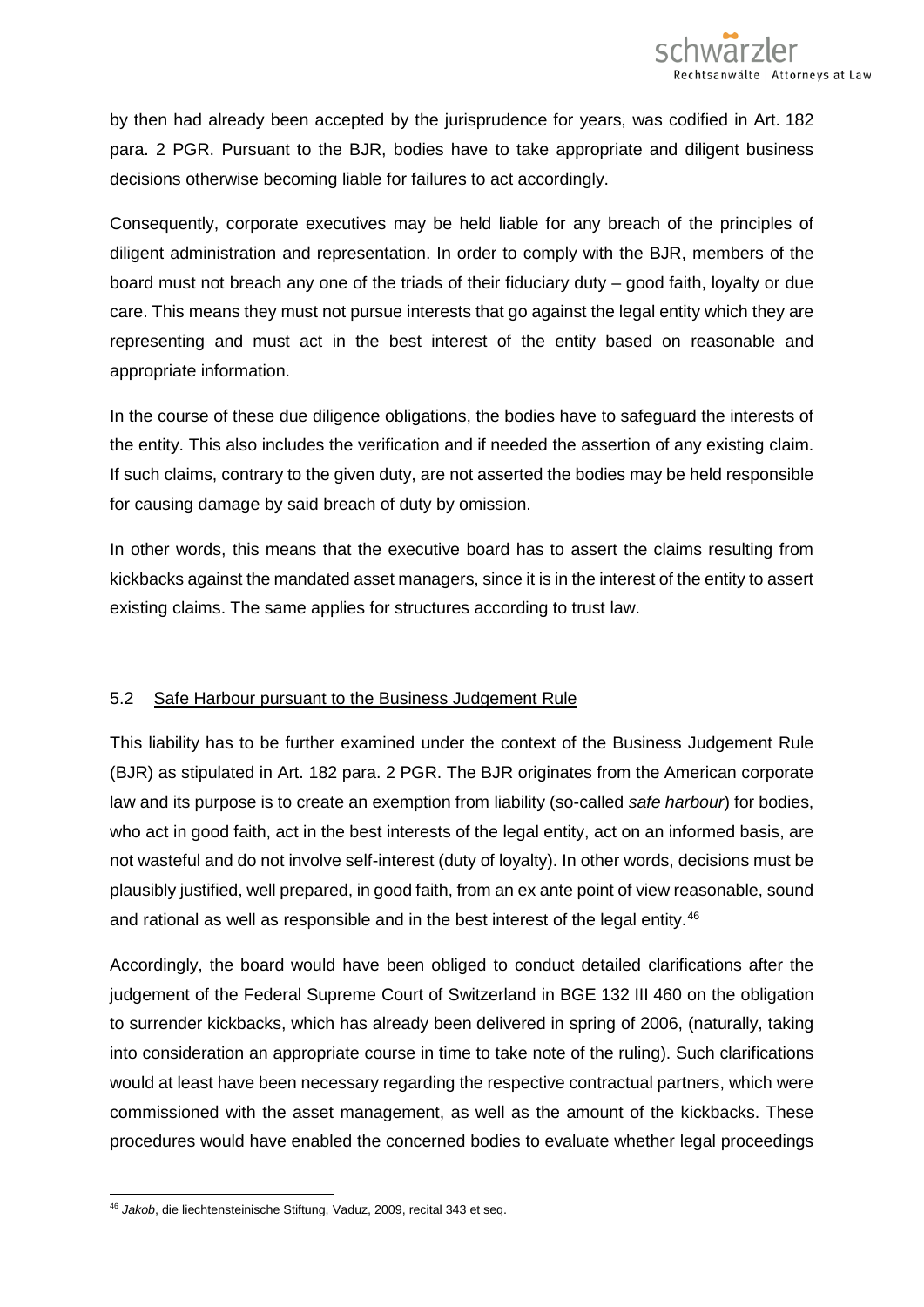were justifiable considering the litigation risks in case of denial of surrender of the kickbacks. However, a total failure to act cannot - even from an *ex-ante* perspective - lead to a safe harbour, since the omission of any action or inquiry towards the banking institutions cannot be seen as an action, which serves the interests of the legal entity.

Moreover, such a decision would have to be sufficiently well documented in order to be able to deduce the decision-making process based on the relevant motives and interests as laid out on these documents.

# 5.3 Awareness of the Swiss court rulings and consequences thereof

The first legal precedent has been rendered on March 22, 2006<sup>[47](#page-11-0)</sup>. This precedent has been further specified by the Commercial Court of Zurich on June 26, 2007<sup>48</sup>. With regard to the jurisprudence of the Federal Supreme Court of Switzerland (BGE), the Commercial Court has stated that solely the awareness of the disbursement of retrocession fees is insufficient for a waiver of the same. In fact, it is required, that the principal is capable of estimating the amount of these kickbacks, in order to put in a legally binding disclaimer. This decision was reaffirmed and further elaborated in a key decision of August 29, 2011.<sup>[49](#page-11-2)</sup> Lastly, a crucial ruling has been rendered on October 30, 2012<sup>[50](#page-11-3)</sup>, according to which an investor with an asset management mandate is not only entitled to such kickbacks, which the bank has received from external asset managers, but also to retrocession fees generated by internal asset managers (portfolio and management commissions, "trail" fees).

In the decision of May 27, 1986<sup>51</sup>, the Supreme Court of Liechtenstein had already stated that the standard of liability of the respective body must not be organized excessively and that the duty of care must not be interpreted in an unpredictable, unrealizable and therefore unreasonable way. Nevertheless, the Supreme Court also held that the liability of the bodies, which are entrusted with the asset management goes beyond the *diligentia quam in suis rebus*  – the diligence that a body exerts in its own business. A violation of this diligence takes place in particular, in cases, in which an effective control is neglected and replaced by mere trust.

<span id="page-11-2"></span> $49$  BGE 4A\_266/2010 – Prerequisites of an effective waiver: Clear and unambiguous intention to waive the claims based on complete and truthful information. *In conclusio* the basic parameters of the retrocession agreement of the mandatary with a third party as well as the scale of the reimbursements which may be expected must be obvious.

 $\overline{a}$ <sup>47</sup> Federal Supreme Court of Switzerland (BGE) 132 III 460.

<span id="page-11-1"></span><span id="page-11-0"></span><sup>48</sup> ZR 107/2008 p 129. Further decisions of the BGE: BGE 6B\_233/2010 on January 13, 2011; OG ZH LB090076 on January 13, 2012; BGE 4A\_155/2011 on January 10, 2012; BGE 137 III 393 (4A\_266/2010 on August 29, 2011). Cf. the FMA in Liechtenstein, regulation 2011/1 item 30: «In cases in which an asset manager receives contributions by a third party for the management of clients' assets (reimbursements, commission fees portfolio commissions, credit notes etc.), the utilization of these contributions has to be contractually agreed with the client. The contributions belong to the asset manager if he or she informs the customer about them and if there is an improvement of the services related to the contributions or if the client signs a disclaimer.»

<span id="page-11-3"></span><sup>50</sup> BGE 138 III 755.

<span id="page-11-4"></span><sup>51</sup> 01 C 7/75-127, LES 1988,60.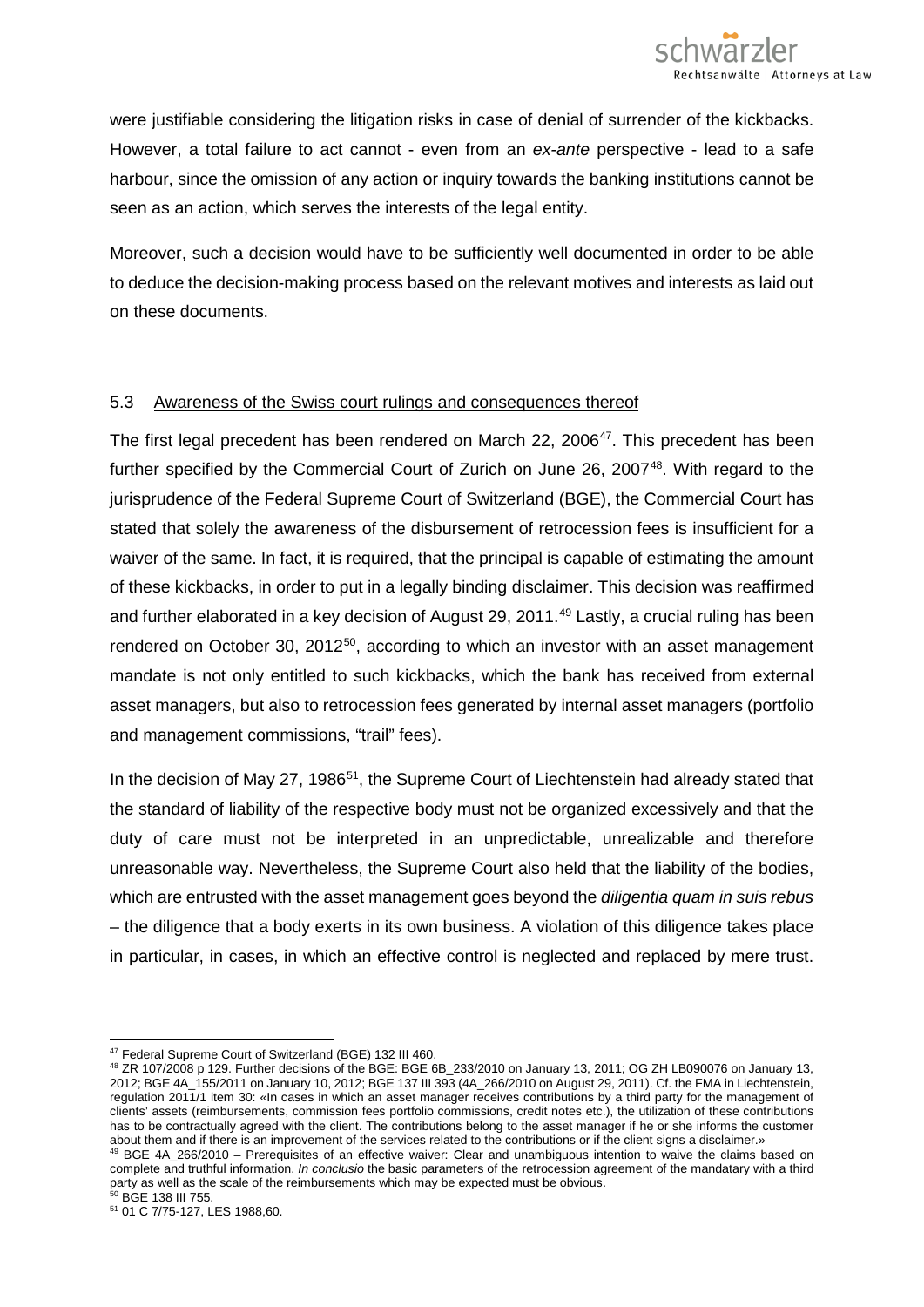

This effective control must already be exercised upon acceptance of a customer's assets in the course of the asset management.

This means, that regarding the monitoring of the business practices, bodies of legal entities which manage bank accounts at Swiss banks, were obliged to acquire the knowledge of an average Swiss trustee, this even more so since they must have become aware of the Swiss jurisprudence - which by the way received major feedback in media<sup>[52](#page-12-0)</sup> - by 2007/08 at the latest.

After becoming aware of aforementioned judgements, which must be assumed at the point in time at which banks implemented the waiver provisions in the terms and conditions, it would have been the next consistent step of the respective executive boards to verify potential retrocession fee claims. In order to receive information about the scale of the kickbacks, it would at first seem expedient to send an inquiry letter to the bank. Consequently, the retrocession fees should be demanded from the bank. If the banking establishment refuses to surrender the retained kickbacks – for example based on a potential waiver or other reasons – a decision according to the business judgement rule would be necessary to evaluate whether or not it would make sense to assert these claims (cost-benefit-consideration). The result of such a decision would depend on the expected amount of retrocession fees and the risks of such an enforcement. In any event, this decision will have to be substantiated and recorded. Failure to act at all is certainly insufficient.

A waiver regarding the reclaiming of kickbacks from a body of a legal entity towards an asset manager may basically be considered as an damage causing act. Therefore, any type of (retrospective) waiver regarding existing and future claims without justification has to be considered as a damage causing behaviour.

In respect to the assertion of these claims against the provider of the relevant business relations in Liechtenstein in terms of fiduciary mandates conflicts of interests might possibly arise. Regarding the establishment and the management of legal entities in Liechtenstein, the Swiss banks have actually been and still are acting as intermediaries. Since there are claims of considerable amounts to be enforced against the proverbial *«feeding hand»,* there exists the possibility of conflicts of interests and as a consequence, the interests of the represented legal entity may be put on hold and therefore adversely affected.

<span id="page-12-0"></span><sup>52</sup> In extracts: NZZ on June 22, 2006, Wem gehören Retrozessionen?; *Charlotte Jacquemart* in NZZ am Sonntag, Bundesgericht, 07.10.2007; Die Anleger müssen mehr Druck machen, 28.10.2007; Retrozessionen: Ein zweites Gerichtsurteil muss her, 06.07.2008; *Franco Tonozzi* in Saldo No. 16, Banken behalten Geld, das Kunden gehört, 11.10.2006; *Christof Moser* in Sonntagsblick, Diese Milliarden gehören den Kunden, 22.06.2008; *Michael Rasch* in NZZ, Banken brauchen Druck von Kunden, 20.10.2007; *Clifford Padevit* in Finanz und Wirtschaft, Retrozessionen gehören nicht immer den Kunden, 19.07.2006; *Thomas Müller* in Handelszeitung No. 8, Wem die Provision eigentlich gehören würde, 19.02.2008; *Rudolf Strahm* in Berner Zeitung, Kickbacks stören die Vertrauensbasis, 03.12.2008; *Eugénie Hollinger-Hagmann*, November 2007; *Werner Grundlehner* in NZZ, Mehr Transparenz für Bankkunden, 02.11.2012; *Grundlehner/Ferber* in NZZ, Banken spielen bei Retrozessionen auf Zeit, 24.10.2013.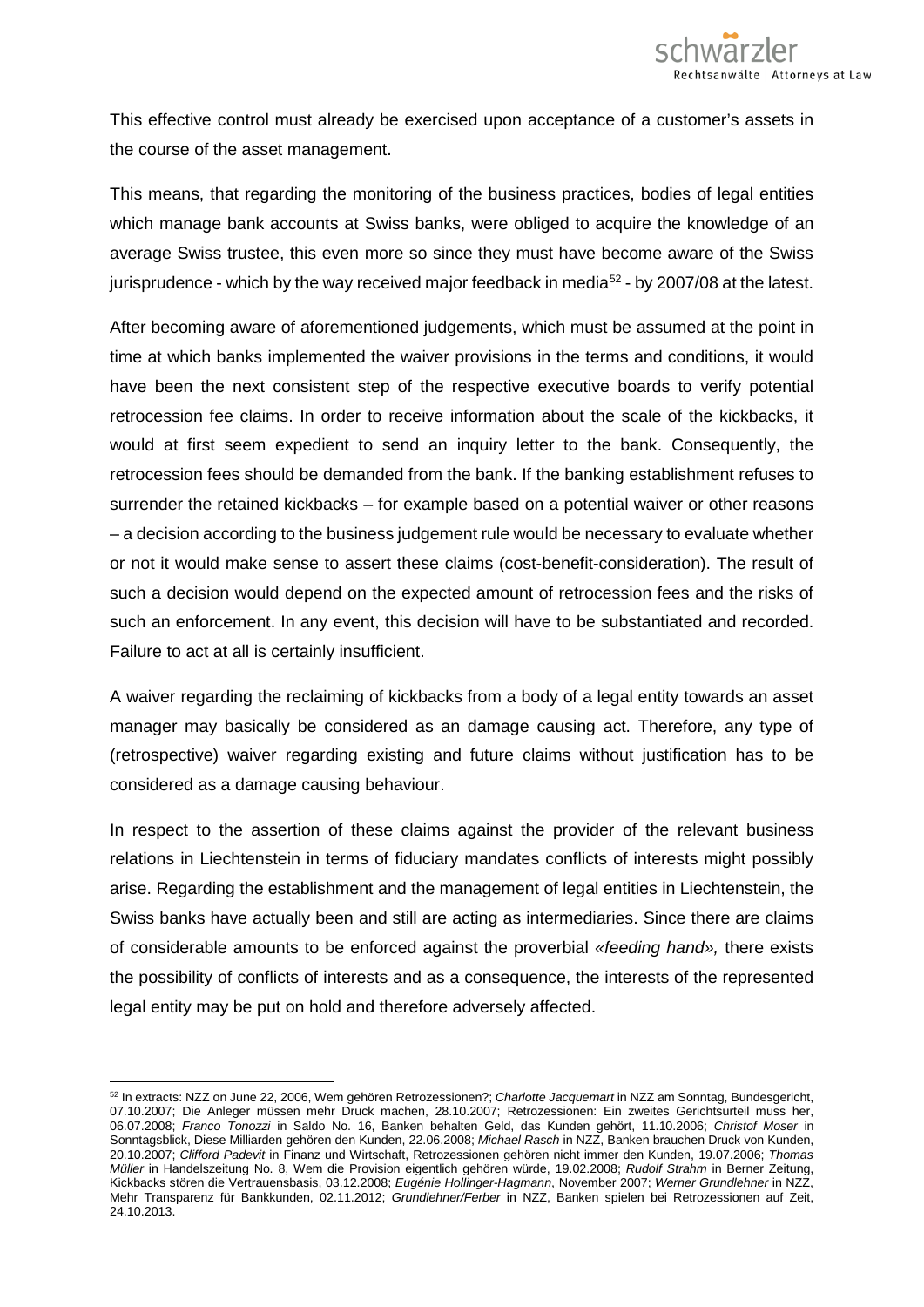

If decisions are not being substantiated and recorded according to the business judgement rule or if the interests of the company were not properly protected, the actions of the bodies of the legal entity will be subject to liability claims for breach of professional responsibilities – for further information regarding this subject see section 6.4 (case study).

### 5.4 Capacity to sue

According to the assertion of the compensation of damages, the legal entity itself is primarily entitled and therefore owner of the capacity to sue. The bodies of the legal entity are liable towards the legal entity for any type of fault, thus negligence and intent.

If the legal entity does not have any claim for damages (in case of a direct damage of a member of the entity) or if malicious damage is caused by one of the bodies against a member, the bodies bear liability for every single member (Art. 218 para. 2 in conjunction with Art. 222 para. PGR).

The term *member* is used in different ways in the PGR and describes members of the administration, on the one hand, and members of the legal entity, on the other hand.

The subject regarding the capacity to sue is especially relevant in matters of liquidated legal entities. In order to assert claims of legal entities which have already been liquidated, the appointment of a curator is necessary (see below in section 6.3). In this context it is of importance, that possible exemptions from liability by members of the legal entity, cannot comprise the executive body (foundation board or executive board) of the legal entity, because such an exemption from liability granted to oneself cannot be legally agreed upon from the outset.

# **6. Limitation of liability claims against Liechtenstein corporate bodies**

As mentioned above, the ruling of the Swiss Federal Supreme Court regarding retrocession fees has already been issued in spring 2006. This was the first possible date to enforce the claims. Assuming a limitation period of ten years, the first possible date to claim the kickbacks would have been in 1996/1997. Assuming a limitation period of only five years, assertion of the claims regarding kickbacks still would have been possible back to 2001/2002.

There are two elements regarding the question of the prescription period, as mentioned before under section 4. On the one hand there is the question of the limitation period of claims resulting from kickbacks against the asset manager. This claim has to be assessed according to Swiss law, since the registered office of the banking establishments respectively of the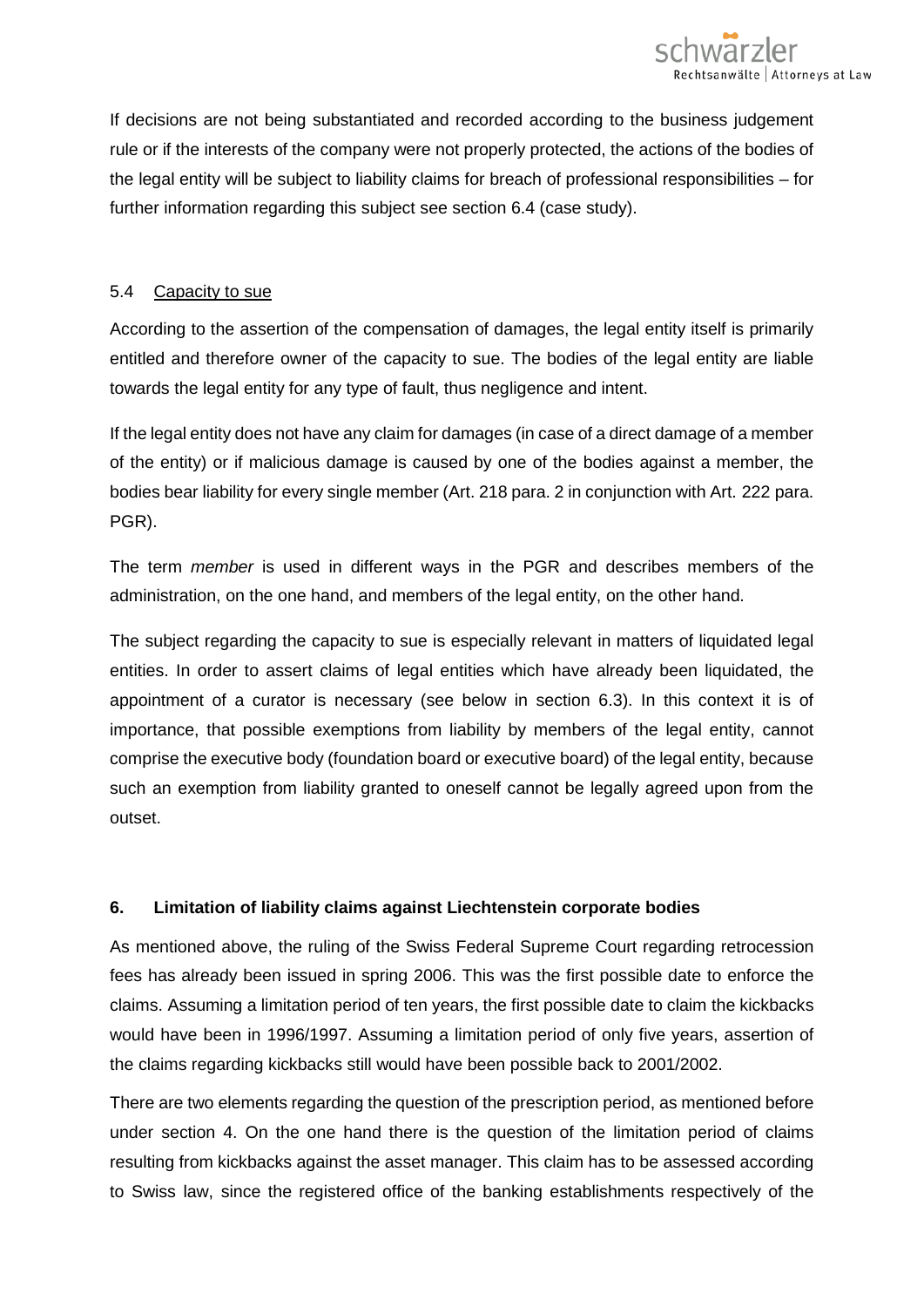

financial intermediaries is situated in Switzerland. On the other hand there is the limitation period regarding liability claims against the bodies of the legal entities registered in Liechtenstein. The consequences are, that even if the claims against the asset manager are already prescribed, there is still the possibility to file a liability claim against the executive board - provided there has been a breach of duty of care.

As provided by the first indent of the first paragraph of Art. 226 PGR liability claims against board members prescribe within three years, whereby the limitation commences with the awareness of the damage and the damaging party.

However, if wrong information was given knowingly or deliberate damages were caused, the liability claim will prescribe only after ten years after becoming aware of the damage and the damaging party (Art 226 para. 1 second indent PGR).

The Liechtenstein Supreme Court (OGH) postulated that the prescription of liability claims of a legal entity against its body may not commence as long as said body represents the entity. Correspondingly, the same applies for liquidated legal persons (for details see section 6.3).

Therefore, *in concretu* one must assume that a negligent breach of duty will lead to a prescription period of three years. However, the commencement of this period is a wholly different issue.

#### 6.1 Factual extension of the liability period

The result of the different claims and different prescription periods is a *de facto* extension of the limitation period. So, on the one hand claims against Swiss banks prescribe after ten years (respectively five years according to the opinion held by a minority), however, on the other hand, the respective body would have been responsible to assert the claims after the precedent in 2006 as laid out before. Upon failure to act accordingly the body may be held liable. As mentioned before the prescription period of three years regarding liability claims commences upon awareness of the damage and the damaging party pursuant to Art. 226 para. 1 first indent PGR. Nonetheless, the prescription period may not commence before a neutral body has been appointed (concerning this see under section 6.3), since it would be unrealistic to assume that a body will assert claims against itself.

As a result it comes to the factual extension of the prescription period as referred to at the outset, since the executive board of a legal entity may be held liable for claims regarding kickbacks as far back as 1996/97, considering that they were able to take note of the mentioned ruling of the Federal Supreme Court of Switzerland in 2006/07.

Hence, it is possible to enforce liability claims regarding kickbacks against executive boards even after the ten year limitation period has passed, for failure of said board to assert the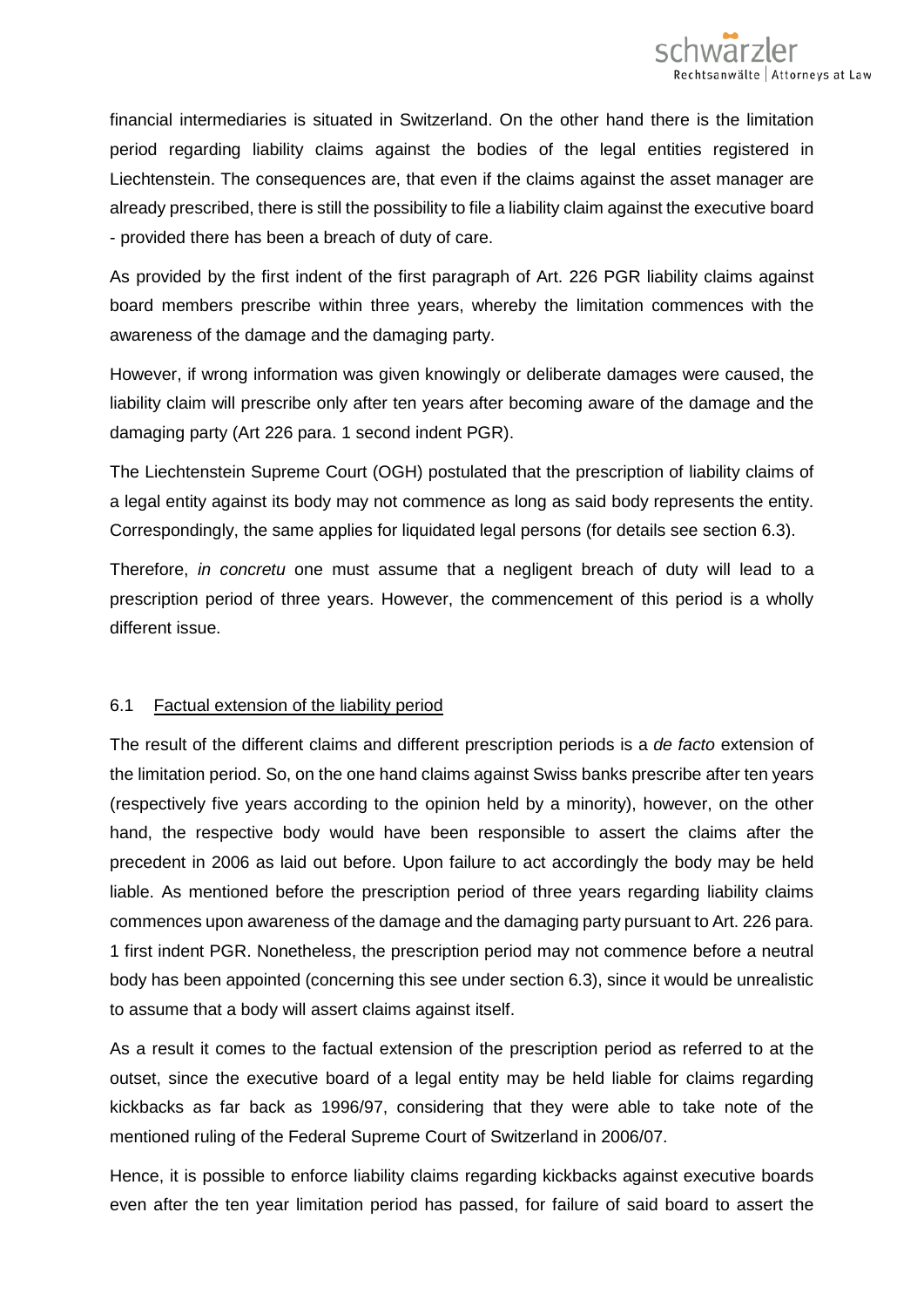claims against the Swiss banks. In other words, even though a claim against a bank or an asset manager may already have been prescribed, it is feasible to assert these claims – based on differing legal grounds – against the responsible body of the entity, ie its executive board.

Thus, one has to closely examine the retention obligation of banking institutions and consequences resulting thereof. The pressing matter at hand is the possible lack of proof concerning the amount of kickbacks which accrued more than ten years ago.

In the event of a bank destroying its documents after ten years of storing, problems regarding the provability of the amount of kickbacks as well as their enforceability may arise.

However, it is safe to assume that kickbacks on transactions exist - considering they can be fairly easily quantified within the ten-year period of the retention requirement – retrocession fees must accrue even before that period as well. If need be, an expert witness would have to estimate the figures based on the invested capital and the type of investment.

Even this might be dispensable, considering the claim itself is determined in terms of reason, just not in terms of amount - which leads to a discretionary assessment of evidence (*ex aequo et bono*) pursuant to Art. 273 of the Liechtenstein Code of Civil Procedure (ZPO). If it is evident that compensation for damages (*damnum emergans –* the actual damage as well as *lucrum cessans* – loss of profit) has to be payed - it is however, unfeasible to determine or only possible due to disproportionate effort to determine the exact amount of the damages, then the court may *ex officio* or upon application determine the amount in its free and discretionary opinion based on the facts of the case.

In this case, where the claim itself is determined in terms of reason, no dismissal of the claim with regard to the burden of proof is possible. Pursuant to *legis citatae*, in such a case the judge is obligated to determine the amount of the claim - if it is impossible to quantify the damages the judge has to undertake a discretionary estimation based on all the facts of the case, including but not limited to expert opinions.<sup>[53](#page-15-0)</sup>

Hence, a determination of damages by the judge is necessary and as a result retrocession fees may be enforceable even after the ten-year prescription period has passed; a doubt regarding the enforceability cannot arise since the contractual basis is proof enough of the asset management mandate. Even when talking about liquidated entities the required documentation should be accessible via the records of the respective file.

<span id="page-15-0"></span> $\overline{a}$ <sup>53</sup> *Rechberger* in Fasching/Konecny, 2. Edition, § 273 ZPO, recital 4, 9.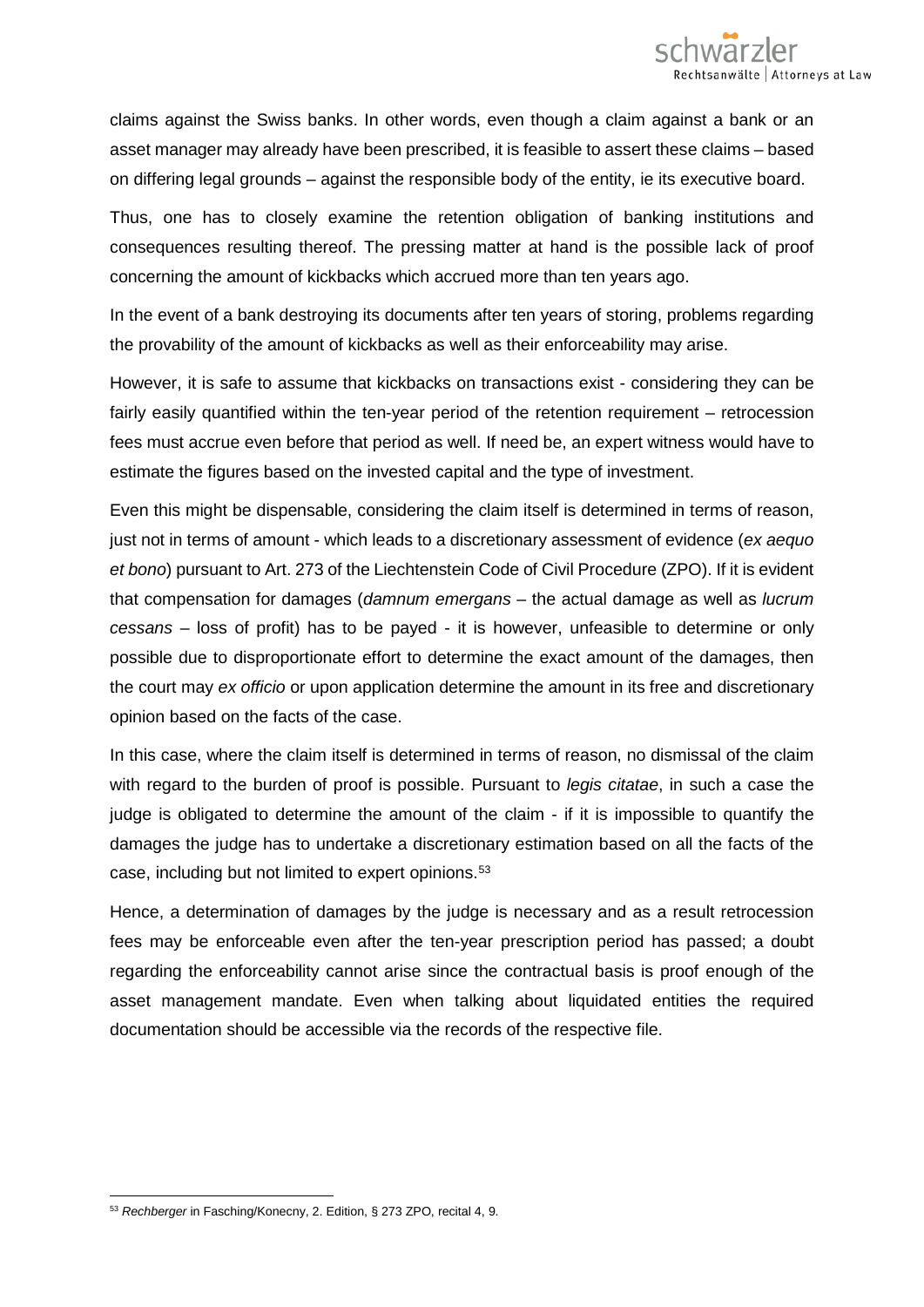

#### 6.2 Excursus: "Absolute" period of prescription

In Liechtenstein the legal provisions regarding contractual relations between a principal and a mandatary are codified in §§ 1002 et seq of the Austrian Civil Code (ABGB). According to § 1009 ABGB the mandatary is obligated to diligently and candidly execute the mandate pursuant to the authority granted to him or her as well as to surrender to the principal any benefit arising from the mandate. The claim to surrender cannot be qualified as a claim for damages, but as a claim for performance and therefore is subject to the prescription period of 30 years according to § 1478 ABGB.[54](#page-16-0)

In case of the omission of the enforcement of retrocession fees, it is not feasible to demand their surrender based on the provisions stipulating unjustified enrichment. The relationship between a legal entity and its executive board does not constitute a mandate agreement, but much rather a contractually regulated mandate *sui generis* between the legal entity and its body.

As indicated above, the liability pursuant to Article 226 PGR is applicable with regard to claims concerning professional responsibility. This statutory provision is classified as *lex specialis* in relation to § 1489 ABGB, but it does not provide an "*absolute" period of limitation*, whereas § 1489 ABGB establishes such an absolute period of prescription of 30 years for compensation claims.

*In concretu*, it is necessary to establish whether this "*long" period of limitation* gets reduced to ten years by the legal provision of § 1489a ABGB. In pursuance of this provision, every claim for compensation in connection with the financial services businesses of a financial intermediary licensed by the FMA becomes statute-barred within three years from the awareness of the damage and the damaging party, at all events, however, time-barring occurs in ten years from the conclusion of contract. Consequently, any and all claims for damages would already have been prescribed after ten years. There are, however, several reasons why § 1489a ABGB, in particular its stipulated absolute period of limitation, is not applicable in cases discussed in this article.

§ 1489a ABGB was enacted in order to reduce the period of limitation to ten years for very specific damage claims. This legal provision includes damage claims associated with the financial services business.<sup>[55](#page-16-1)</sup> It came into force on November 11, 2007.<sup>[56](#page-16-2)</sup> Pursuant to § 5 ABGB, laws do not have retroactive effect and therefore do not influence actions or rights which have been set or acquired prior to the effective date of the respective law. In accordance

<span id="page-16-2"></span><span id="page-16-1"></span><sup>56</sup> LGBl 2007 Nr. 272.

<span id="page-16-0"></span><sup>54</sup> *Strasser* in *Rummel*, 3rd Edition, § 1009 recital 21 et seq.

<sup>&</sup>lt;sup>55</sup> Parliamentary report and motion 2007 Nr. 65, p 17 et seq.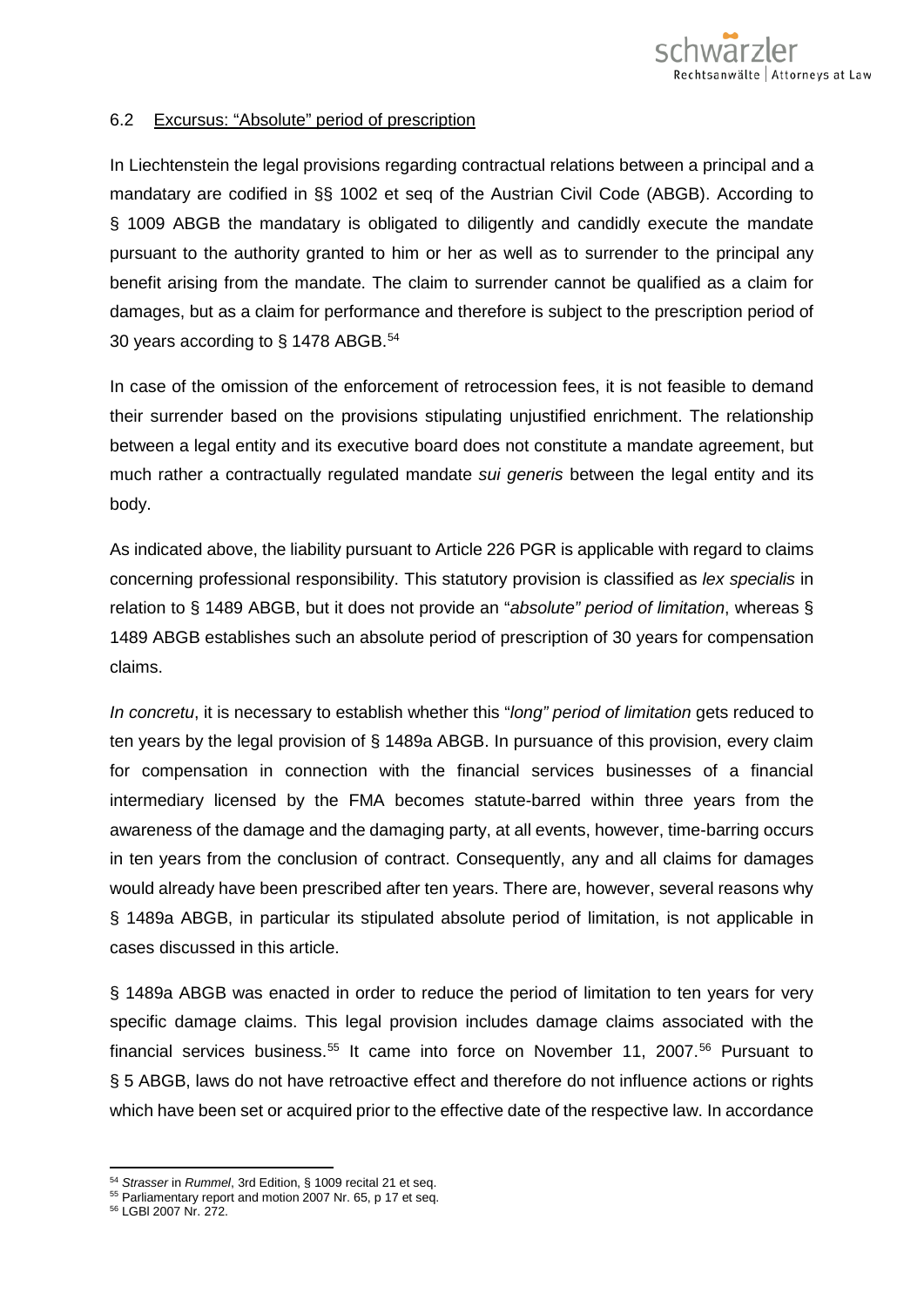

with settled case law, in cases in which the prescription period has already commenced, the prior statute is applicable instead of the posterior act. Nevertheless, in case of enactment of a shorter period of limitation, in absence of legal provisions that state otherwise, this shorter limitation period is applicable. Nonetheless, this shortened limitation period may commence only after the new right has been enacted and has come into force.<sup>[57](#page-17-0)</sup> Even if one would affirm the applicability of § 1489a ABGB, the limitation may only commence successively from November 01, 2017 onwards.

However, § 1489a ABGB only covers matters regarding financial services businesses – including businesses in connection with investment services in the securities field – and other banking services as well as their ancillary services. These types of transactions do not include administrative activities of bodies of corporate entities which are undertaken for the benefit of the latter as a result of the position as the executive body. Consequently, § 1489a ABGB is not applicable to claims regarding the professional responsibility of legal persons. § 1489a ABGB was enacted in the interests of banks, asset management companies and investment firms, but not to discharge administrative bodies of legal entities of their responsibilities.<sup>[58](#page-17-1)</sup>

The fiduciary *»exertion of a contractually regulated mandate at a domiciliary company by a trustee does not embody a finance services business between the trustee and the legal entity. Furthermore, concerning the absolute limitation of possible claims regarding the professional responsibility pursuant to the Articles 218 et seq PGR, it cannot be assumed that the legislator prefers trustees, who are acting as bodies of legal entities, over <conventional> bodies of <operating entities> […]. There are no factual grounds to build such an unequal treatment upon.« [59](#page-17-2)*

It can ultimately be stated that the absolute limitation period of § 1489a ABGB is not applicable in cases discussed in this article. In fact, the "relative" limitation period of three years according to § 1489 ABGB respectively the limitation period of ten years according to Article 226 para. 1, second indent PGR is applicable in such cases.

#### 6.3 Liquidated structures

 $\overline{a}$ 

As discussed below (section 6.4), the intermediate liquidation of the foundation or the corporate entity in general represents a special case of limitation. According to consistent case-law, the awareness of the executive body representing the entity is crucial for the commencing of the prescription period. The awareness of a person as the body of an entity, who has committed a

<span id="page-17-0"></span><sup>57</sup> *Kodek* in *Rummel/Lukas*, ABGB4 § 5 recital 40; RIS-Justiz RS0008705, RS0008685.

<span id="page-17-1"></span><sup>&</sup>lt;sup>58</sup> Parliamentary report and motion 2007, Nr. 65, p 117 et seq.

<span id="page-17-2"></span><sup>59</sup> Liechtenstein High Court (OG), 08 CG.2015.133.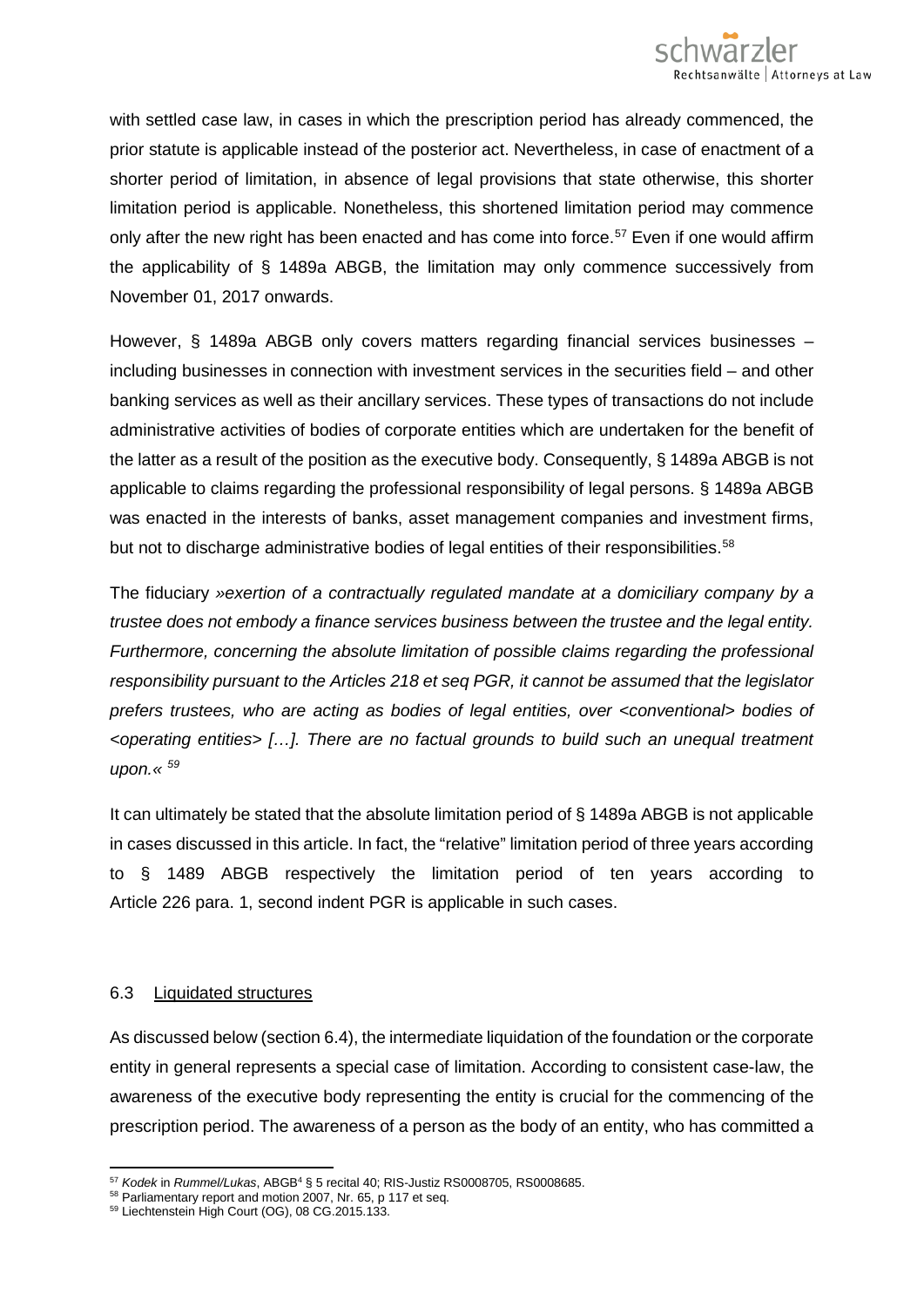harmful act or caused damage by omitting the necessary action, does not trigger the beginning of the limitation period. The reason for this is that the body, who committed a breach of duty in exercise of its executive role, would not assert claims of professional responsibility against itself on behalf of the corporate entity.<sup>[60](#page-18-0)</sup>

In cases, in which the legal entity has already been liquidated, there is no existing body, which is authorized to represent the legal entity. As a consequence, the prescription period of the liability claims cannot commence at all. $61$  In order to assert any claims it is necessary to first appoint a curator for the liquidated entity pursuant to Art 141 para. 1 PGR, who can represent the liquidated entity in proceedings and has to be registered in the register of companies.

The intent and purpose of the appointment of a curator for a liquidated legal entity is that a *pro forma* liquidated legal entity, which is still in possession of assets, cannot be considered as an entirely liquidated entity and therefore still has legal capacity while lacking any bodies to properly represent or act on behalf of it. Thus, in accordance with Art. 141 para. 1 PGR the liquidated regains its ability to act by the appointment of a curator.<sup>[62](#page-18-2)</sup> The appointment may enter into force via application by a concerned party.

As already mentioned, the legal entity has capacity to sue in respect of claims regarding professional responsibility. Therefore, it is the curator's duty – as its body– to assert the claims to the benefit of the legal entity.

# 6.4 Case Study

The premise of this case study is as follows: A legal entity was established in the year 1995 with CHF 1.000.000,-- being invested; in 2012 the entity has been liquidated. On average, kickbacks in the amount of CHF 5.000,-- to CHF 10.000.-- incur per annum. The amount of kickbacks aggregating within the 17 years totals to CHF 85.000,-- to CHF 170.000,--.

The first decision of the Federal Supreme Court of Switzerland was issued in March 2006 with further clarifications being rendered by the ruling of the Commercial Court of Zürich in June 2007. Taking this into account, it is safe to assume that one must have become aware of the kickbacks-issue in 2007/08, which in turn means that it would be possible to assert kickbacks going back as far as 1997/98 (regarding the explanations on prescription pursuant to Swiss Law see under section 4.). Let us presume that awareness of the decisions occurs in 2008 at the latest, this would result in kickbacks being enforceable against Swiss banks as far back as 1998. The relevant period of time for reclaimable kickbacks amounts to 14 years in total, from

 $\overline{a}$  $^{60}$  Liechtenstein Supreme Court (OGH) April 5th, 2001, 01 C 1998.586, p 29.

<span id="page-18-0"></span><sup>&</sup>lt;sup>61</sup> Last confirmed by the High Court in OG 08 CG.2015.33, p 53 et seq, in reference to OGH 1 C 586/98.

<span id="page-18-2"></span><span id="page-18-1"></span><sup>62</sup> OGH March 6th, 2015, 05 CG.2013.525.